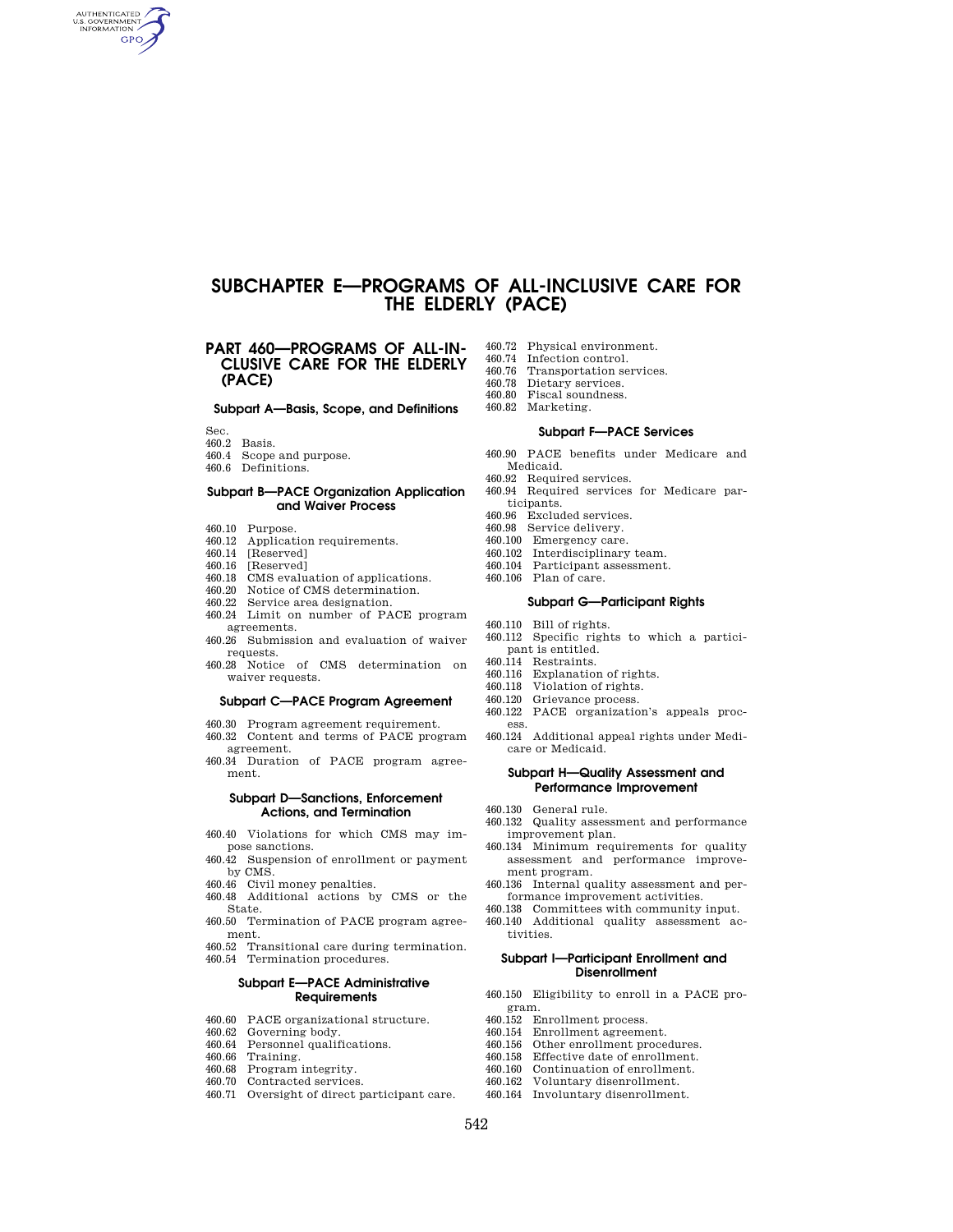- 460.166 Effective date of disenrollment.
- 460.168 Reinstatement in other Medicare and Medicaid programs.
- 460.170 Reinstatement in PACE.
- 460.172 Documentation of disenrollment.

### **Subpart J—Payment**

- 460.180 Medicare payment to PACE organizations.
- 460.182 Medicaid payment.
- 460.184 Post-eligibility treatment of income.
- 460.186 PACE premiums.

### **Subpart K—Federal/State Monitoring**

- 460.190 Monitoring during trial period.
- 460.192 Ongoing monitoring after trial period.
- 460.194 Corrective action.
- 460.196 Disclosure of review results.

### **Subpart L—Data Collection, Record Maintenance, and Reporting**

- 460.200 Maintenance of records and reporting of data.
- 460.202 Participant health outcomes data. 460.204 Financial recordkeeping and report-
- ing requirements.
- 460.208 Financial statements.
- 460.210 Medical records.

AUTHORITY: Secs. 1102, 1871, 1894(f), and 1934(f) of the Social Security Act (42 U.S.C. 1302, 1395, 1395eee(f), and 1396u–4(f)).

SOURCE: 64 FR 66279, Nov. 24, 1999, unless otherwise noted.

EDITORIAL NOTE: Nomenclature changes to part 460 appear at 67 FR 61504, Oct. 1, 2002.

## **Subpart A—Basis, Scope, and Definitions**

## **§ 460.2 Basis.**

This part implements sections 1894, 1905(a), and 1934 of the Act, which authorize the following:

(a) Medicare payments to, and coverage of benefits under, PACE.

(b) The establishment of PACE as a State option under Medicaid to provide for Medicaid payments to, and coverage of benefits under, PACE.

### **§ 460.4 Scope and purpose.**

(a) *General.* This part sets forth the following:

(1) The requirements that an entity must meet to be approved as a PACE organization that operates a PACE program under Medicare and Medicaid.

(2) How individuals may qualify to enroll in a PACE program.

(3) How Medicare and Medicaid payments will be made for PACE services.

(4) Provisions for Federal and State monitoring of PACE programs.

(5) Procedures for sanctions and terminations.

(b) *Program purpose.* PACE provides pre-paid, capitated, comprehensive health care services designed to meet the following objectives:

(1) Enhance the quality of life and autonomy for frail, older adults.

(2) Maximize dignity of, and respect for, older adults.

(3) Enable frail, older adults to live in the community as long as medically and socially feasible.

(4) Preserve and support the older adult's family unit.

## **§ 460.6 Definitions.**

As used in this part, unless the context indicates otherwise, the following definitions apply:

*Contract year* means the term of a PACE program agreement, which is a calendar year, except that a PACE organization's initial contract year may be from 12 to 23 months, as determined by CMS.

*Medicare beneficiary* means an individual who is entitled to Medicare Part A benefits or enrolled under Medicare Part B, or both.

*Medicaid participant* means an individual determined eligible for Medicaid who is enrolled in a PACE program.

*Medicare participant* means a Medicare beneficiary who is enrolled in a PACE program.

*PACE* stands for programs of all-inclusive care for the elderly.

*PACE center* is a facility which includes a primary care clinic, and areas for therapeutic recreation, restorative therapies, socialization, personal care, and dining, and which serves as the focal point for coordination and provision of most PACE services.

*PACE organization* means an entity that has in effect a PACE program agreement to operate a PACE program under this part.

*PACE program* means a program of all-inclusive care for the elderly that is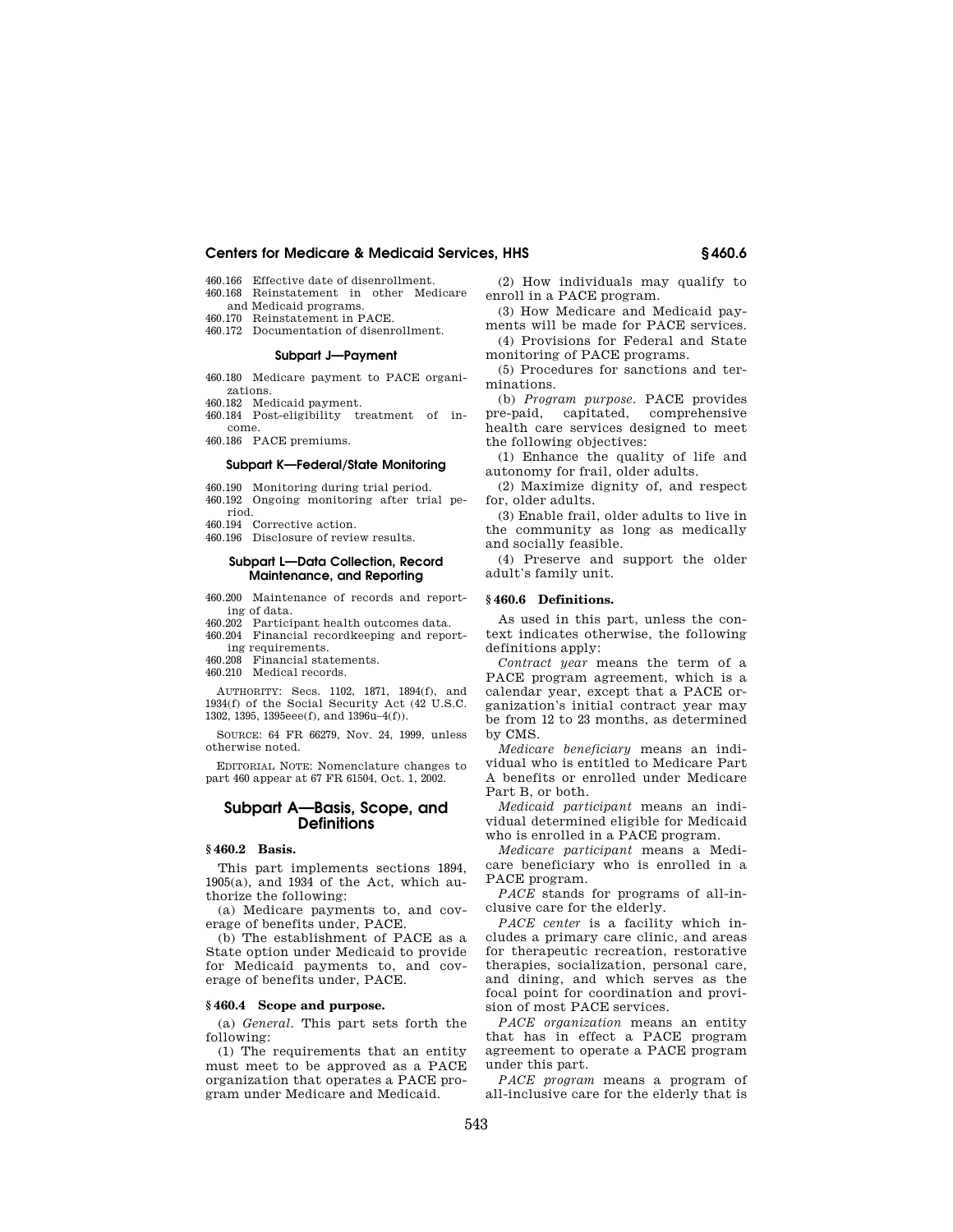operated by an approved PACE organization and that provides comprehensive healthcare services to PACE enrollees in accordance with a PACE program agreement.

*PACE program agreement* means an agreement between a PACE organization, CMS, and the State administering agency for the operation of a PACE program.

*Participant* means an individual who is enrolled in a PACE program.

*Services* includes both items and services.

*State administering agency* means the State agency responsible for administering the PACE program agreement.

*Trial period* means the first 3 contract years in which a PACE organization operates under a PACE program agreement, including any contract year during which the entity operated under a PACE demonstration waiver program.

[64 FR 66279, Nov. 24, 1999, as amended at 71 FR 71334, Dec. 8, 2006]

# **Subpart B—PACE Organization Application and Waiver Process**

## **§ 460.10 Purpose.**

This subpart sets forth the application requirements for an entity that seeks approval from CMS as a PACE organization and the process by which a PACE organization may request waiver of certain regulatory requirements. The purpose of the waivers is to provide for reasonable flexibility in adapting the PACE model to the needs of particular organizations (such as those in rural areas).

[67 FR 61504, Oct. 1, 2002]

### **§ 460.12 Application requirements.**

(a) *General.* (1) An individual authorized to act for the entity must submit to CMS a complete application that describes how the entity meets all requirements in this part.

(2) CMS accepts applications from entities that seek approval as PACE organizations beginning on February 22, 2000 except for the following:

(i) Beginning on November 24, 1999, CMS accepts applications from entities that meet the requirements for priority consideration in processing of applications.

# **§ 460.10 42 CFR Ch. IV (10–1–13 Edition)**

(ii) Beginning on January 10, 2000, CMS accepts applications from entities that meet the requirements for special consideration in processing applications.

(b) *State assurance.* An entity's application must be accompanied by an assurance from the State administering agency of the State in which the program is located indicating that the State—

(1) Considers the entity to be qualified to be a PACE organization; and

(2) Is willing to enter into a PACE program agreement with the entity.

[64 FR 66279, Nov. 24, 1999, as amended at 67 FR 61505, Oct. 1, 2002; 71 FR 71334, Dec. 8, 2006]

### **§ 460.14 [Reserved]**

## **§ 460.16 [Reserved]**

### **§ 460.18 CMS evaluation of applications.**

CMS evaluates an application for approval as a PACE organization on the basis of the following information:

(a) Information contained in the application.

(b) Information obtained through onsite visits conducted by CMS or the State administering agency.

(c) Information obtained by the State administering agency.

### **§ 460.20 Notice of CMS determination.**

(a) *Time limit for notification of determination.* Within 90 days after an entity submits a complete application to CMS, CMS takes one of the following actions:

(1) Approves the application.

(2) Denies the application and notifies the entity in writing of the basis for the denial and the process for requesting reconsideration of the denial.

(3) Requests additional information needed to make a final determination.

(b) *Additional information requested.* If CMS requests from an entity additional information needed to make a final determination, within 90 days after CMS receives all requested information from the entity, CMS takes one of the following actions:

(1) Approves the application.

(2) Denies the application and notifies the entity in writing of the basis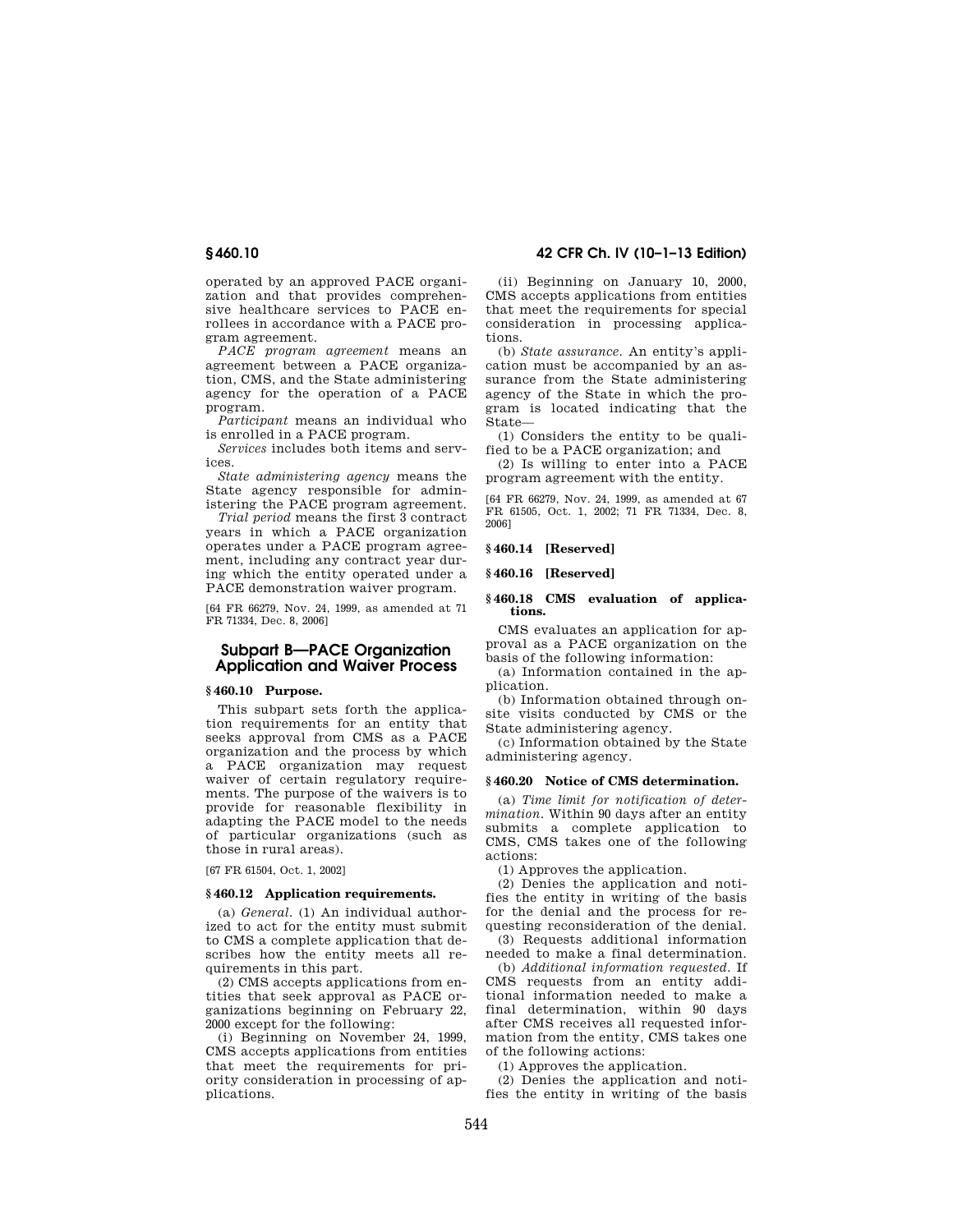for the denial and the process for requesting reconsideration of the denial.

(c) *Deemed approval.* An application is deemed approved if CMS fails to act on the application within 90 days after one of the following dates:

(1) The date the application is submitted by the organization.

(2) The date CMS receives all requested additional information.

(d) *Date of submission.* For purposes of the 90-day time limit described in this section, the date that an application is submitted to CMS is the date on which the application is delivered to the address designated by CMS.

## **§ 460.22 Service area designation.**

(a) An entity must state in its application the service area it proposes for its program.

(b) CMS, in consultation with the State administering agency, may exclude from designation an area that is already covered under another PACE program agreement to avoid unnecessary duplication of services and avoid impairing the financial and service viability of an existing program.

## **§ 460.24 Limit on number of PACE program agreements.**

(a) *Numerical limit.* Except as specified in paragraph (b) of this section, CMS does not permit the number of PACE organizations with which agreements are in effect under this part or under section 9412(b) of the Omnibus Budget Reconciliation Act of 1986, to exceed the following:

(1) As of August 5, 1997—40.

(2) As of each succeeding August 5, the numerical limit for the preceding year plus 20, without regard to the actual number of agreements in effect on a previous anniversary date. (For example, the limit is 60 on August 5, 1998 and 80 on August 5, 1999.)

(b) *Exception.* The numerical limit does not apply to a private, for-profit PACE organization that meets the following conditions:

(1) Is operating under a demonstration project waiver under section 1894(h) and 1934(h) of the Act.

(2) Was operating under a waiver and subsequently qualifies for PACE organization status in accordance with sections  $1894(a)(3)(B)(ii)$  and  $1934(a)(3)(B)(ii)$  of the Act.

### **§ 460.26 Submission and evaluation of waiver requests.**

(a)(1) A PACE organization must submit its waiver request through the State administering agency for initial review. The State administering agency forwards waiver requests to CMS along with any concerns or conditions regarding the waiver.

(2) Entities submitting an application to become a PACE organization may submit a waiver request. The entity must submit its waiver request through the State administering agency for initial review. The State administering agency forwards the waiver requests to CMS along with any concerns or conditions regarding the waiver. The waiver request is submitted as a document separate from the application but may be submitted in conjunction with and at the same time as the application.

(b) CMS evaluates a waiver request from a PACE organization on the basis of the following information:

(1) The adequacy of the description and rationale for the waiver provided by the PACE organization or PACE applicant, including any additional information requested by CMS.

(2) Information obtained by CMS and the State administering agency in onsite reviews and monitoring of the PACE organization.

(c) Requirements related to the following principles may not be waived:

(1) A focus on frail elderly qualifying individuals who require the level of care provided in a nursing facility.

(2) The delivery of comprehensive, integrated acute and long-term care services.

(3) An interdisciplinary team approach to care management and service delivery.

(4) Capitated, integrated financing that allows the provider to pool payments received from public and private programs and individuals.

(5) The assumption by the provider of full financial risk.

[67 FR 61505, Oct. 1, 2002; 67 FR 63966, Oct. 16, 2002; 71 FR 71334, Dec. 8, 2006]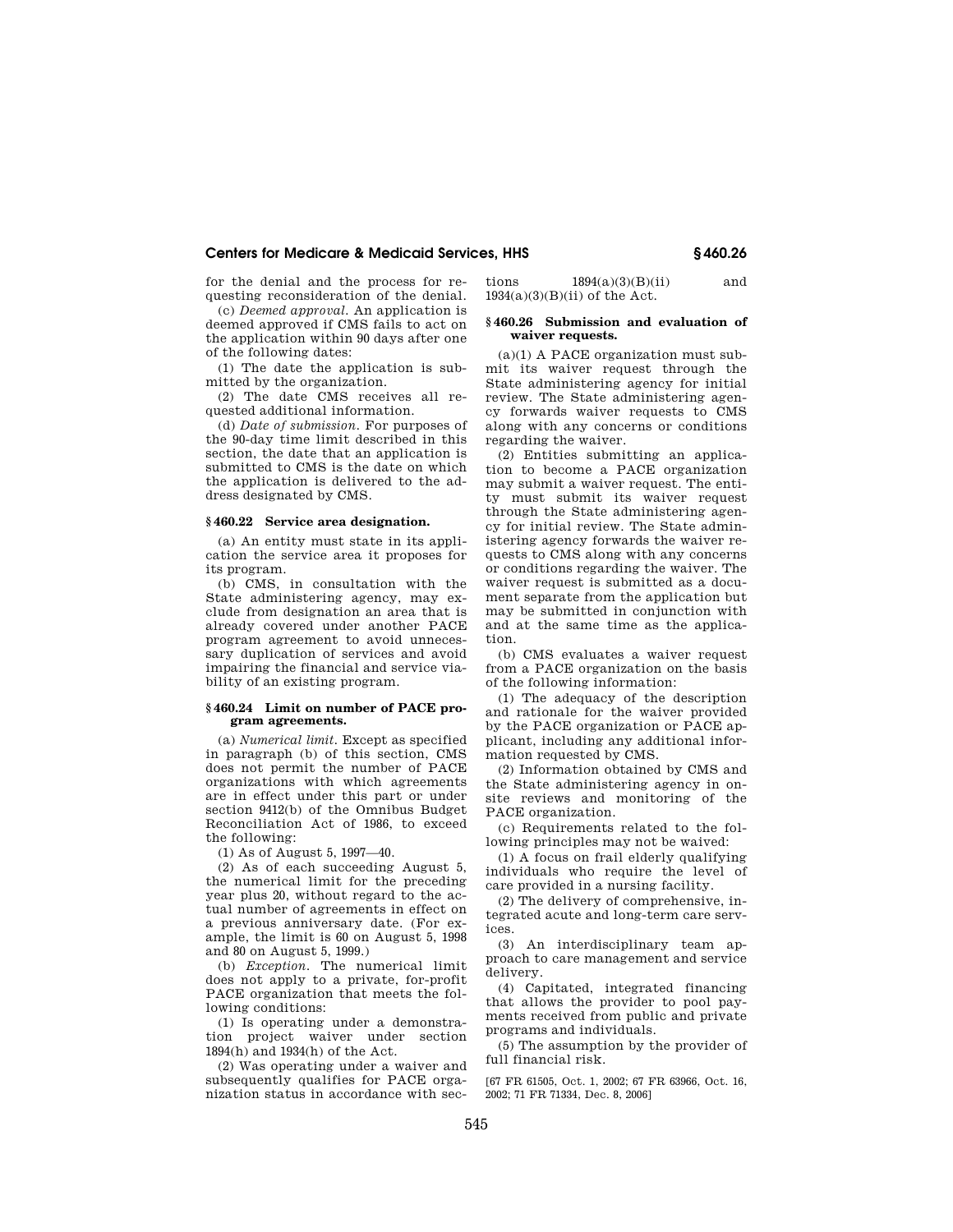# **§ 460.28 42 CFR Ch. IV (10–1–13 Edition)**

### **§ 460.28 Notice of CMS determination on waiver requests.**

(a) *Time limit for notification of determination.* Within 90 days after receipt of a waiver request, CMS takes one of the following actions:

(1) Approves the request.

(2) Denies the request and notifies the PACE organization or PACE applicant in writing of the basis of the denial.

(b) *Date of receipt.* For purposes of the 90-day time limit described in this section, the date that a waiver request is received by CMS from the State administering agency is the date on which the request is delivered to the address designated by CMS.

(c) *Waiver approval.* (1) A waiver request is deemed approved if CMS fails to act on the request within 90 days after the date the waiver request is received by CMS.

(2) CMS may withdraw approval of a waiver for good cause.

[67 FR 61505, Oct. 1, 2002, as amended at 71 FR 71334, Dec. 8, 2006]

# **Subpart C—PACE Program Agreement**

## **§ 460.30 Program agreement requirement.**

(a) A PACE organization must have an agreement with CMS and the State administering agency for the operation of a PACE program by the PACE organization under Medicare and Medicaid.

(b) The agreement must be signed by an authorized official of CMS, the PACE organization and the State administering agency.

(c) CMS may only sign program agreements with PACE organizations that are located in States with approved State plan amendments electing PACE as an optional benefit under their Medicaid State plan.

[64 FR 66279, Nov. 24, 1999, as amended at 67 FR 61505, Oct. 1, 2002]

## **§ 460.32 Content and terms of PACE program agreement.**

(a) *Required content.* A PACE program agreement must include the following information:

(1) A designation of the service area of the organization's program. The area may be identified by county, zip code, street boundaries, census tract, block, or tribal jurisdictional area, as applicable. CMS and the State administering agency must approve any change in the designated service area.

(2) The organization's commitment to meet all applicable requirements under Federal, State, and local laws and regulations, including provisions of the Civil Rights Act, the Age Discrimination Act, and the Americans With Disabilities Act.

(3) The effective date and term of the agreement.

(4) A description of the organizational structure of the PACE organization and information on administrative contacts, including the following:

(i) Name and phone number of the program director.

(ii) Name of all governing body members.

(iii) Name and phone number of a contact person for the governing body.

(5) A participant bill of rights approved by CMS and an assurance that the rights and protections will be provided.

(6) A description of the process for handling participant grievances and appeals.

(7) A statement of the organization's policies on eligibility, enrollment, voluntary disenrollment, and involuntary disenrollment.

(8) A description of services available to participants.

(9) A description of the organization's quality assessment and performance improvement program.

(10) A statement of the levels of performance required by CMS on standard quality measures.

(11) A statement of the data and information required by CMS and the State administering agency to be collected on participant care.

(12) The Medicaid capitation rate and the methodology used to calculate the Medicare capitation rate.

(13) A description of procedures that the organization will follow if the PACE program agreement is terminated.

(b) *Optional content.* (1) An agreement may provide additional requirements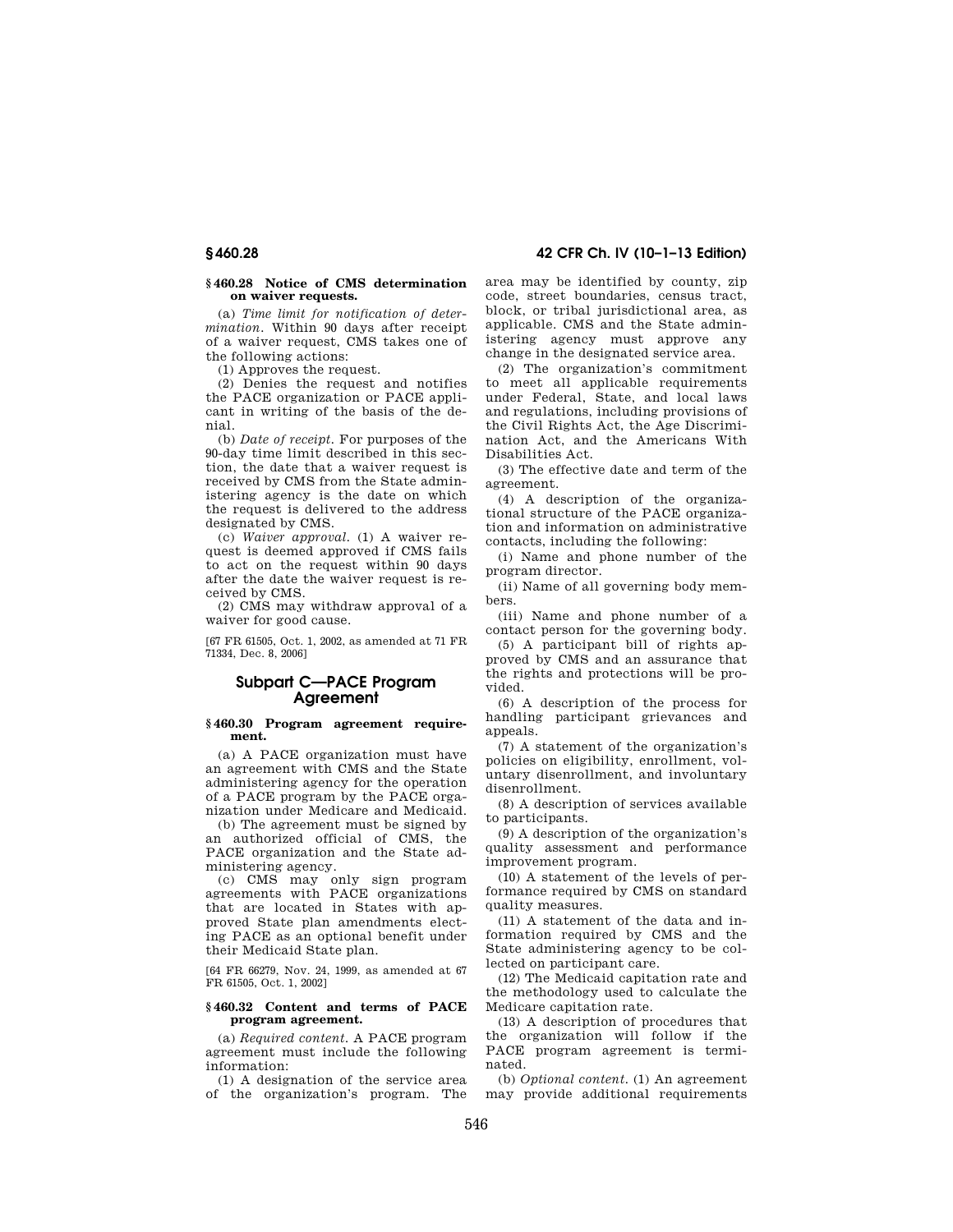for individuals to qualify as PACE program eligible individuals, in accordance with §460.150(b)(4).

(2) An agreement may contain any additional terms and conditions agreed to by the parties if the terms and conditions are consistent with sections 1894 and 1934 of the Act and regulations in this part.

[64 FR 66279, Nov. 24, 1999, as amended at 71 FR 71334, Dec. 8, 2006]

## **§ 460.34 Duration of PACE program agreement.**

An agreement is effective for a contract year, but may be extended for additional contract years in the absence of a notice by a party to terminate.

# **Subpart D—Sanctions, Enforcement Actions, and Termination**

### **§ 460.40 Violations for which CMS may impose sanctions.**

In addition to other remedies authorized by law, CMS may impose any of the sanctions specified in §§460.42 and 460.46 if CMS determines that a PACE organization commits any of the following violations:

(a) Fails substantially to provide to a participant medically necessary items and services that are covered PACE services, if the failure has adversely affected (or has substantial likelihood of adversely affecting) the participant.

(b) Involuntarily disenrolls a participant in violation of §460.164.

(c) Discriminates in enrollment or disenrollment among Medicare beneficiaries or Medicaid beneficiaries, or both, who are eligible to enroll in a PACE program, on the basis of an individual's health status or need for health care services.

(d) Engages in any practice that would reasonably be expected to have the effect of denying or discouraging enrollment, except as permitted by §460.150, by Medicare beneficiaries or Medicaid beneficiaries whose medical condition or history indicates a need for substantial future medical services.

(e) Imposes charges on participants enrolled under Medicare or Medicaid for premiums in excess of the premiums permitted.

(f) Misrepresents or falsifies information that is furnished—

(1) To CMS or the State under this part; or

(2) To an individual or any other entity under this part.

(g) Prohibits or otherwise restricts a covered health care professional from advising a participant who is a patient of the professional about the participant's health status, medical care, or treatment for the participant's condition or disease, regardless of whether the PACE program provides benefits for that care or treatment, if the professional is acting within his or her lawful scope of practice.

(h) Operates a physician incentive plan that does not meet the requirements of section 1876(i)(8) of the Act.

(i) Employs or contracts with any individual who is excluded from participation in Medicare or Medicaid under section 1128 or section 1128A of the Act (or with any entity that employs or contracts with that individual) for the provision of health care, utilization review, medical social work, or administrative services.

## **§ 460.42 Suspension of enrollment or payment by CMS.**

(a) *Enrollment.* If a PACE organization commits one or more violations specified in §460.40, CMS may suspend enrollment of Medicare beneficiaries after the date CMS notifies the organization of the violation.

(b) *Payment.* If a PACE organization commits one or more violations specified in §460.40, for individuals enrolled after the date CMS notifies the PACE organization of the violation, CMS may take the following actions:

(1) Suspend Medicare payment to the PACE organization.

(2) Deny payment to the State for medical assistance for services furnished under the PACE program agreement.

(c) *Term of suspension.* A suspension or denial of payment remains in effect until CMS is satisfied that the following conditions are met:

(1) The PACE organization has corrected the cause of the violation.

(2) The violation is not likely to recur.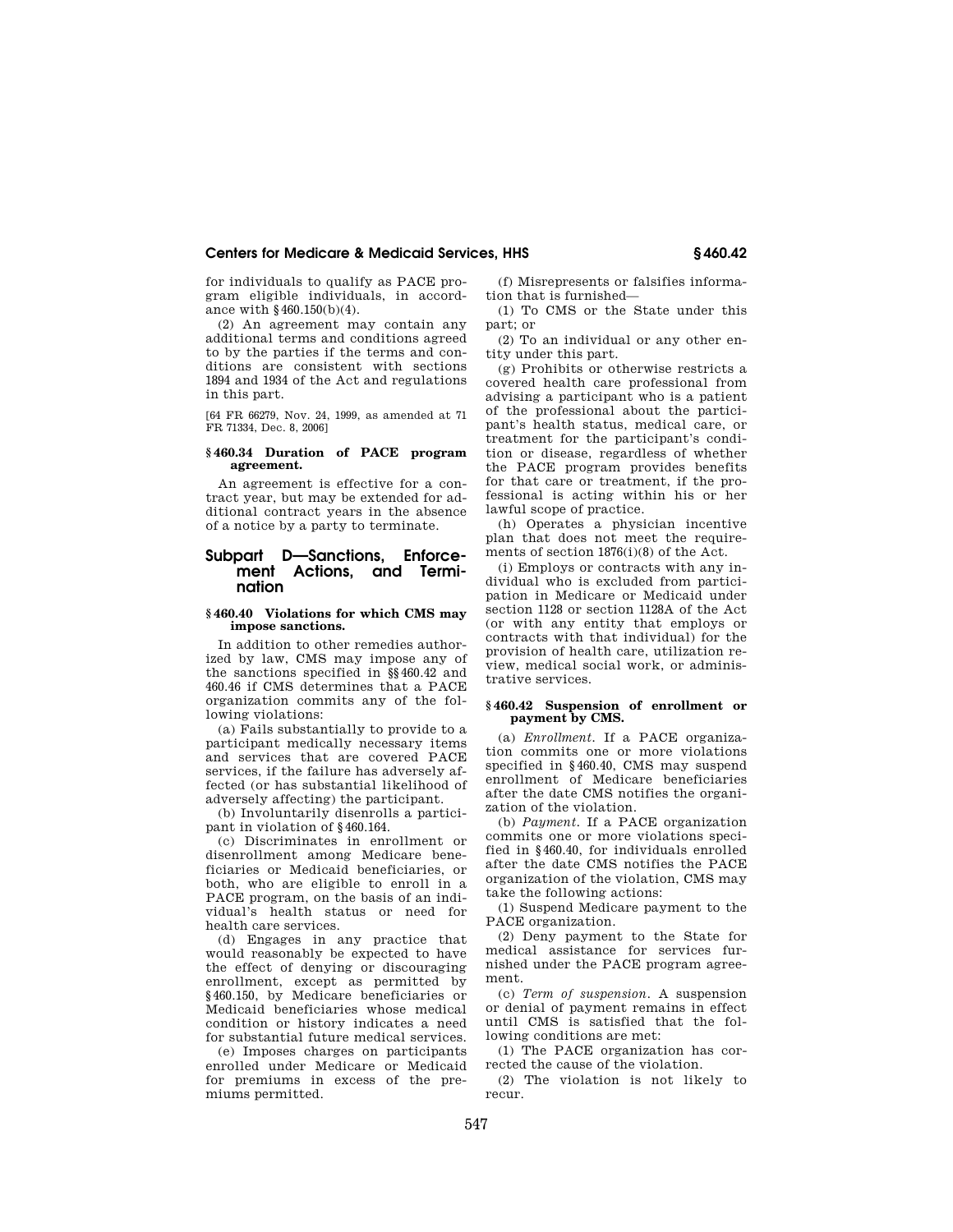## **§ 460.46 Civil money penalties.**

(a) CMS may impose civil money penalties up to the following maximum amounts:

(1) For each violation regarding enrollment or disenrollment specified in §460.40 (c) or (d), \$100,000 plus \$15,000 for each individual not enrolled as a result of the PACE organization's discrimination in enrollment or disenrollment or practice that would deny or discourage enrollment.

(2) For each violation regarding ex-<br>
cessive premiums specified in premiums specified in  $$460.40(e), $25.000$  plus double the excess amount above the permitted premium charged a participant by the PACE or-<br>ganization. (The excess amount ganization. (The excess amount charged is deducted from the penalty and returned to the participant).

(3) For each misrepresentation or falsification of information, specified in §460.40(f)(1), \$100,000.

(4) For any other violation specified in §460.40, \$25,000.

(b) The provisions of section 1128A of the Act (other than subsections (a) and (b)) apply to a civil money penalty under this section in the same manner as they apply to a civil money penalty or proceeding under section 1128A(a).

### **§ 460.48 Additional actions by CMS or the State.**

After consultation with the State administering agency, if CMS determines that the PACE organization is not in substantial compliance with requirements in this part, CMS or the State administering agency may take one or more of the following actions:

(a) Condition the continuation of the PACE program agreement upon timely execution of a corrective action plan.

(b) Withhold some or all payments under the PACE program agreement until the organization corrects the deficiency.

(c) Terminate the PACE program agreement.

### **§ 460.50 Termination of PACE program agreement.**

(a) *Termination of agreement by CMS or State.* CMS or a State administering agency may terminate at any time a PACE program agreement for cause, including, but not limited to the circumstances in paragraphs (b) or (c) of this section.

(b) *Termination due to uncorrected deficiencies.* CMS or the State administering agency may terminate a PACE program agreement if CMS or the State administering agency determines that both of the following circumstances exist:

(1) Either—

(i) There are significant deficiencies in the quality of care furnished to participants; or

(ii) The PACE organization failed to comply substantially with conditions for a PACE program or PACE organization under this part, or with terms of its PACE program agreement.

(2) Within 30 days of the date of the receipt of written notice of a determination made under paragraph (b)(1) of this section, the PACE organization failed to develop and successfully initiate a plan to correct the deficiencies, or failed to continue implementation of the plan of correction.

(c) *Termination due to health and safety risk.* CMS or a State administering agency may terminate a PACE program agreement if CMS or the State administering agency determines that the PACE organization cannot ensure the health and safety of its participants. This determination may result from the identification of deficiencies that CMS or the State administering agency determines cannot be corrected.

(d) *Termination of agreement by PACE organization.* A PACE organization may terminate an agreement after timely notice to CMS, the State administering agency, and participants, as follows:

(1) To CMS and the State administering agency, 90 days before termination.

(2) To participants, 60 days before termination.

### **§ 460.52 Transitional care during termination.**

(a) The PACE organization must develop a detailed written plan for phasedown in the event of termination, which describes how the organization plans to take the following actions:

(1) Inform participants, the community, CMS and the State administering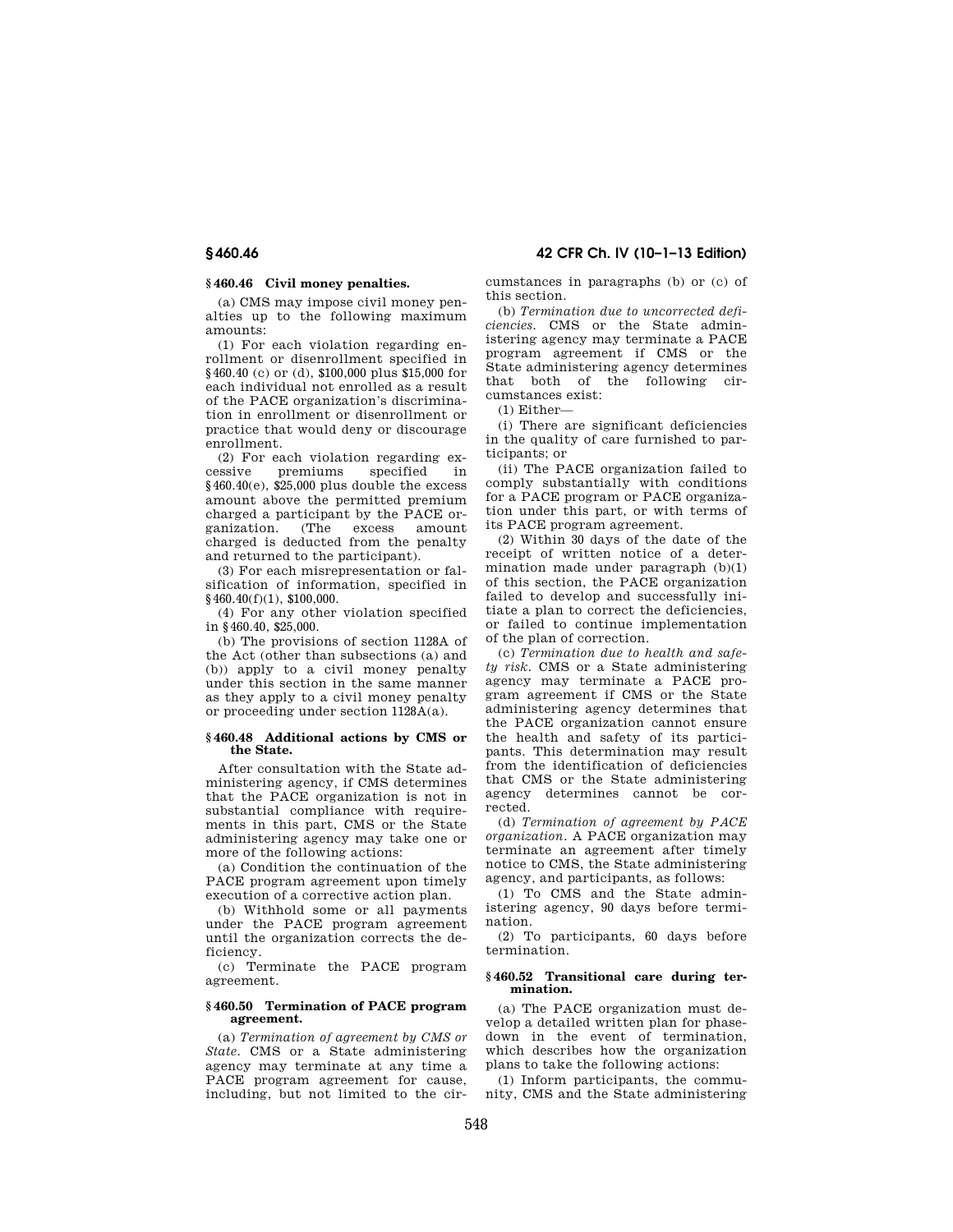agency in writing about termination and transition procedures.

(2) Assist participants to obtain reinstatement of conventional Medicare and Medicaid benefits.

(3) Transition participants' care to other providers.

(4) Terminate marketing and enrollment activities.

(b) An entity whose PACE program agreement is in the process of being terminated must provide assistance to each participant in obtaining necessary transitional care through appropriate referrals and making the participant's medical records available to new providers.

## **§ 460.54 Termination procedures.**

(a) Except as provided in paragraph (b) of this section, if CMS terminates an agreement with a PACE organization, it furnishes the PACE organization with the following:

(1) A reasonable opportunity to develop and implement a corrective action plan to correct the deficiencies that were the basis of CMS's determination that cause exists for termination.

(2) Reasonable notice and opportunity for hearing (including the right to appeal an initial determination) before terminating the agreement.

(b) CMS may terminate an agreement without invoking the procedures described in paragraph (a) of this section if CMS determines that a delay in termination, resulting from compliance with these procedures before termination, would pose an imminent and serious risk to the health of participants enrolled with the organization.

# **Subpart E—PACE Administrative Requirements**

## **§ 460.60 PACE organizational structure.**

(a) A PACE organization must be, or be a distinct part of, one of the following:

(1) An entity of city, county, State, or Tribal government.

(2) A private not-for-profit entity organized for charitable purposes under section  $501(c)(3)$  of the Internal Revenue Code of 1986. The entity may be a corporation, a subsidiary of a larger corporation, or a department of a corporation.

(b) *Program director.* The organization must employ, or contract with in accordance with §460.70, a program director who is responsible for oversight and administration of the entity.

(c) *Medical director.* The organization must employ, or contract with in accordance with §460.70, a medical director who is responsible for the delivery of participant care, for clinical outcomes, and for the implementation, as well as oversight, of the quality assessment and performance improvement program.

(d) *Organizational chart.* (1) The PACE organization must have a current organizational chart showing officials in the PACE organization and relationships to any other organizational entities.

(2) The chart for a corporate entity must indicate the PACE organization's relationship to the corporate board and to any parent, affiliate, or subsidiary corporate entities.

(3) A PACE organization planning a change in organizational structure must notify CMS and the State administering agency, in writing, at least 14 days before the change takes effect.

[64 FR 66279, Nov. 24, 1999, as amended at 67 FR 61505, Oct. 1, 2002; 71 FR 71334, Dec. 8, 2006]

### **§ 460.62 Governing body.**

(a) *Governing body.* A PACE organization must be operating under the control of an identifiable governing body (for example, a board of directors) or a designated person functioning as a governing body with full legal authority and responsibility for the following:

(1) Governance and operation of the organization.

(2) Development of policies consistent with the mission.

(3) Management and provision of all services, including the management of contractors.

(4) Establishment of personnel policies that address adequate notice of termination by employees or contractors with direct patient care responsibilities.

(5) Fiscal operations.

(6) Development of policies on participant health and safety, including a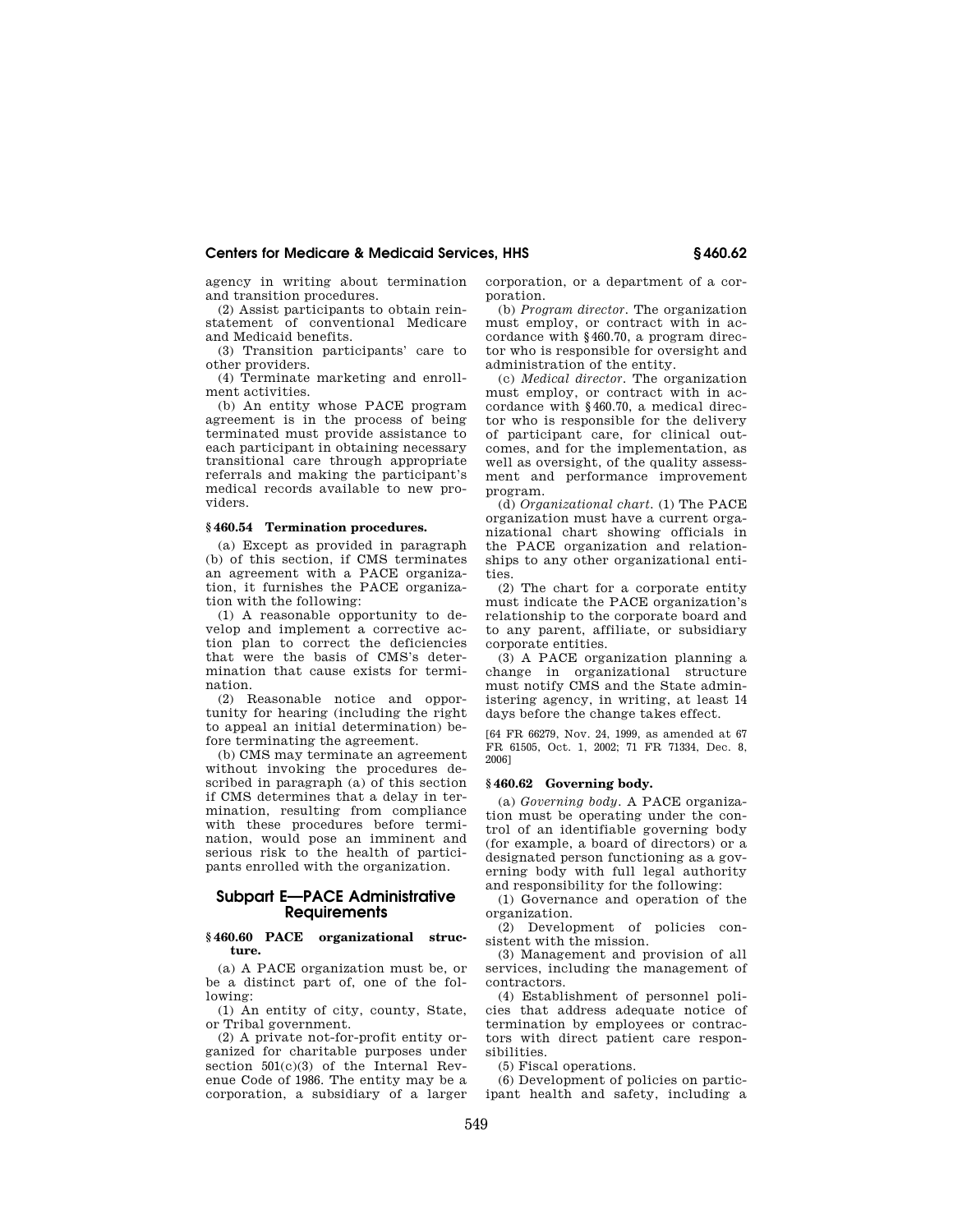comprehensive, systemic operational plan to ensure the health and safety of participants.

(7) Quality assessment and performance improvement program.

(b) *Participant advisory committee.* (1) A PACE organization must establish a participant advisory committee to provide advice to the governing body on matters of concern to participants. Participants and representatives of participants must constitute a majority of the membership of this committee.

(2) The participant advisory committee must provide the liaison to the governing body with meeting minutes that include participant issues.

(c) *Participant representation on the governing body.* (1) A PACE organization must ensure participant representation on issues related to participant care. This shall be achieved by having a participant representative on the governing body.

(2) The participant representative is a liaison of the participant advisory committee to the PACE organization governing body.

(3) *Duty of the participant representative.* The participant representative must present issues from the participant advisory committee to the governing body.

[64 FR 66279, Nov. 24, 1999, as amended at 71 FR 71334, Dec. 8, 2006]

### **§ 460.64 Personnel qualifications for staff with direct participant contact.**

(a) *General qualification requirements.*  Each member of the PACE organization's staff that has direct participant contact, (employee or contractor) must meet the following conditions:

(1) Be legally authorized (for example, currently licensed, registered or certified if applicable) to practice in the State in which he or she performs the function or action;

(2) Only act within the scope of his or her authority to practice;

(3) Have 1 year of experience with a frail or elderly population;

(4) Meet a standardized set of competencies for the specific position description established by the PACE organization and approved by CMS before working independently.

**§ 460.64 42 CFR Ch. IV (10–1–13 Edition)** 

(5) Be medically cleared for communicable diseases and have all immunizations up-to-date before engaging in direct participant contact.

(b) *Federally-defined qualifications for physician.* In addition to the qualification specified in paragraph (a) of this section, a physician must meet the qualifications and conditions in §410.20 of this chapter.

[71 FR 71334, Dec. 8, 2006]

## **§ 460.66 Training.**

(a) The PACE organization must provide training to maintain and improve the skills and knowledge of each staff member with respect to the individual's specific duties that results in his or her continued ability to demonstrate the skills necessary for the performance of the position.

(b) The PACE organization must develop a training program for each personal care attendant to establish the individual's competency in furnishing personal care services and specialized skills associated with specific care needs of individual participants.

(c) Personal care attendants must exhibit competency before performing personal care services independently.

[64 FR 66279, Nov. 24, 1999, as amended at 71 FR 71335, Dec. 8, 2006]

## **§ 460.68 Program integrity.**

(a) *Persons with criminal convictions.* A PACE organization must not employ individuals or contract with organizations or individuals—

(1) Who have been excluded from participation in the Medicare or Medicaid programs;

(2) Who have been convicted of criminal offenses related to their involvement in Medicaid, Medicare, other health insurance or health care programs, or social service programs under title XX of the Act; or

(3) In any capacity where an individual's contact with participants would pose a potential risk because the individual has been convicted of physical, sexual, drug, or alcohol abuse.

(b) *Direct or indirect interest in contracts.* The PACE organization shall identify members of its governing body or any immediate family member having a direct or indirect interest in any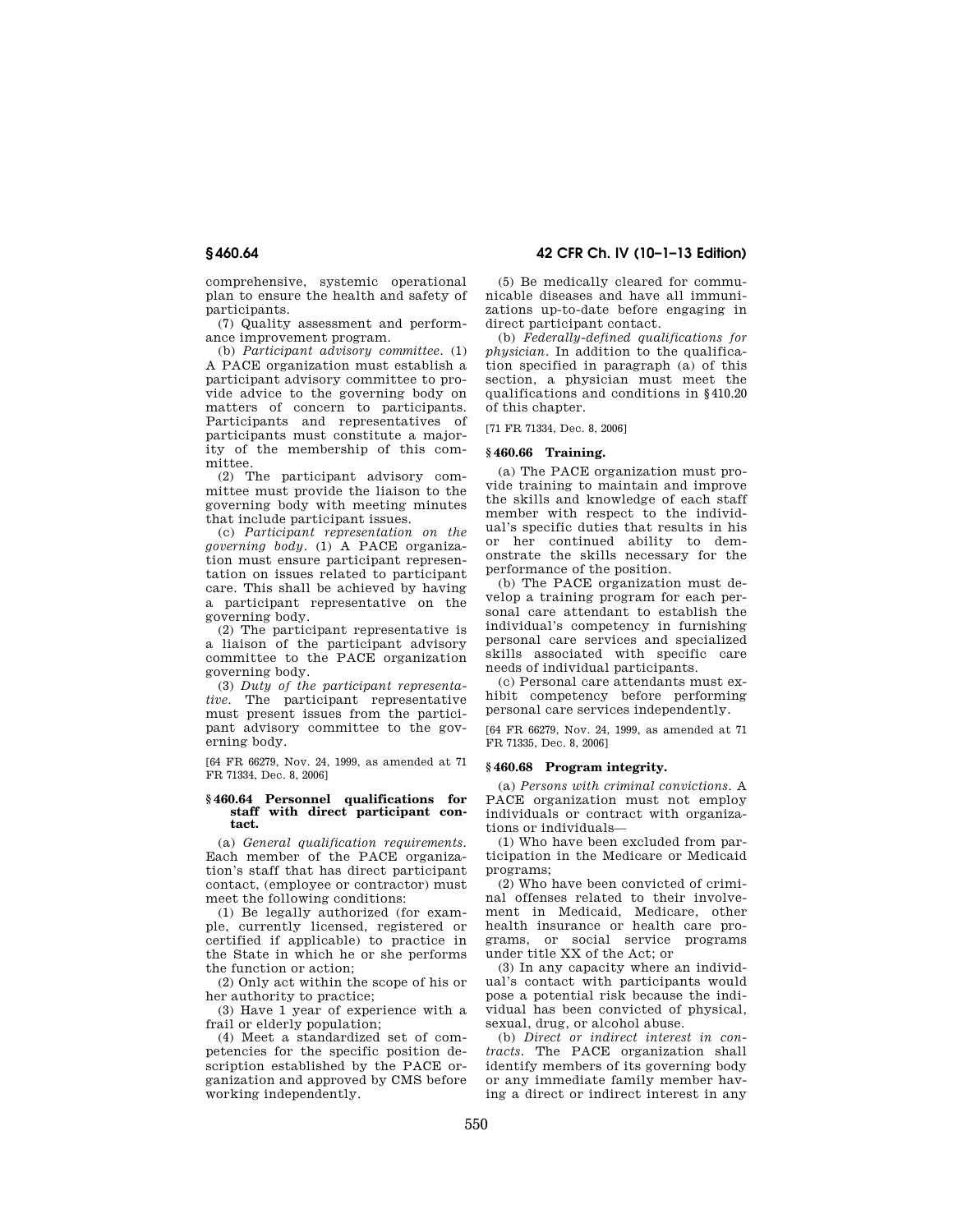contract that supplies any administrative or care-related service or materials to the PACE organization.

(1) PACE organizations must develop policies and procedures for handling any direct or indirect conflict of interest by a member of the governing body or by the member's immediate family.

(2) In the event of a direct or indirect conflict of interest by a member of the PACE organization's governing body or his or her immediate family member, the board member must—

(i) Fully disclose the exact nature of the conflict to the board of directors and have the disclosure documented; and

(ii) Recuse himself or herself from discussing, negotiating, or voting on any issue or contract that could result in an inappropriate conflict.

(c) *Disclosure and recusal requirements.*  A PACE organization must have a formal process in place to gather information related to paragraphs (a) and (b) of this section and must be able to respond in writing to a request for information from CMS within a reasonable amount of time.

[64 FR 66279, Nov. 24, 1999, as amended at 67 FR 61505, Oct. 1, 2002; 71 FR 71335, Dec. 8, 2006]

## **§ 460.70 Contracted services.**

(a) *General rule.* The PACE organization must have a written contract with each outside organization, agency, or individual that furnishes administrative or care-related services not furnished directly by the PACE organization except for emergency services as described in §460.100.

(b) *Contract requirements.* A contract between a PACE organization and a contractor must meet the following requirements:

(1) The PACE organization must contract only with an entity that meets all applicable Federal and State requirements, including, but not limited to, the following:

(i) An institutional contractor, such as a hospital or skilled nursing facility, must meet Medicare or Medicaid participation requirements.

(ii) A practitioner or supplier must meet Medicare or Medicaid requirements applicable to the services it furnishes.

(iii) A contractor must comply with the requirements of this part with respect to service delivery, participant rights, and quality assessment and performance improvement activities.

(2) A contractor must be accessible to participants, located either within or near the PACE organization's service area.

(3) A PACE organization must designate an official liaison to coordinate activities between contractors and the organization.

(c) *List of contractors.* A current list of contractors must be on file at the PACE center and a copy must be provided to anyone upon request.

(d) *Content of contract.* Each contract must be in writing and include the following information:

(1) Name of contractor.

(2) Services furnished (including work schedule if appropriate).

(3) Payment rate and method.

(4) Terms of the contract, including beginning and ending dates, methods of extension, renegotiation, and termination.

(5) Contractor agreement to do the following:

(i) Furnish only those services authorized by the PACE interdisciplinary team.

(ii) Accept payment from the PACE organization as payment in full, and not bill participants, CMS, the State administering agency, or private insurers.

(iii) Hold harmless CMS, the State, and PACE participants if the PACE organization does not pay for services performed by the contractor in accordance with the contract.

(iv) Not assign the contract or delegate duties under the contract unless it obtains prior written approval from the PACE organization.

(v) Submit reports required by the PACE organization.

(vi) Agree to perform all the duties related to its position as specified in this part.

(vii) Participate in interdisciplinary team meeting as required.

(viii) Agree to be accountable to the PACE organization.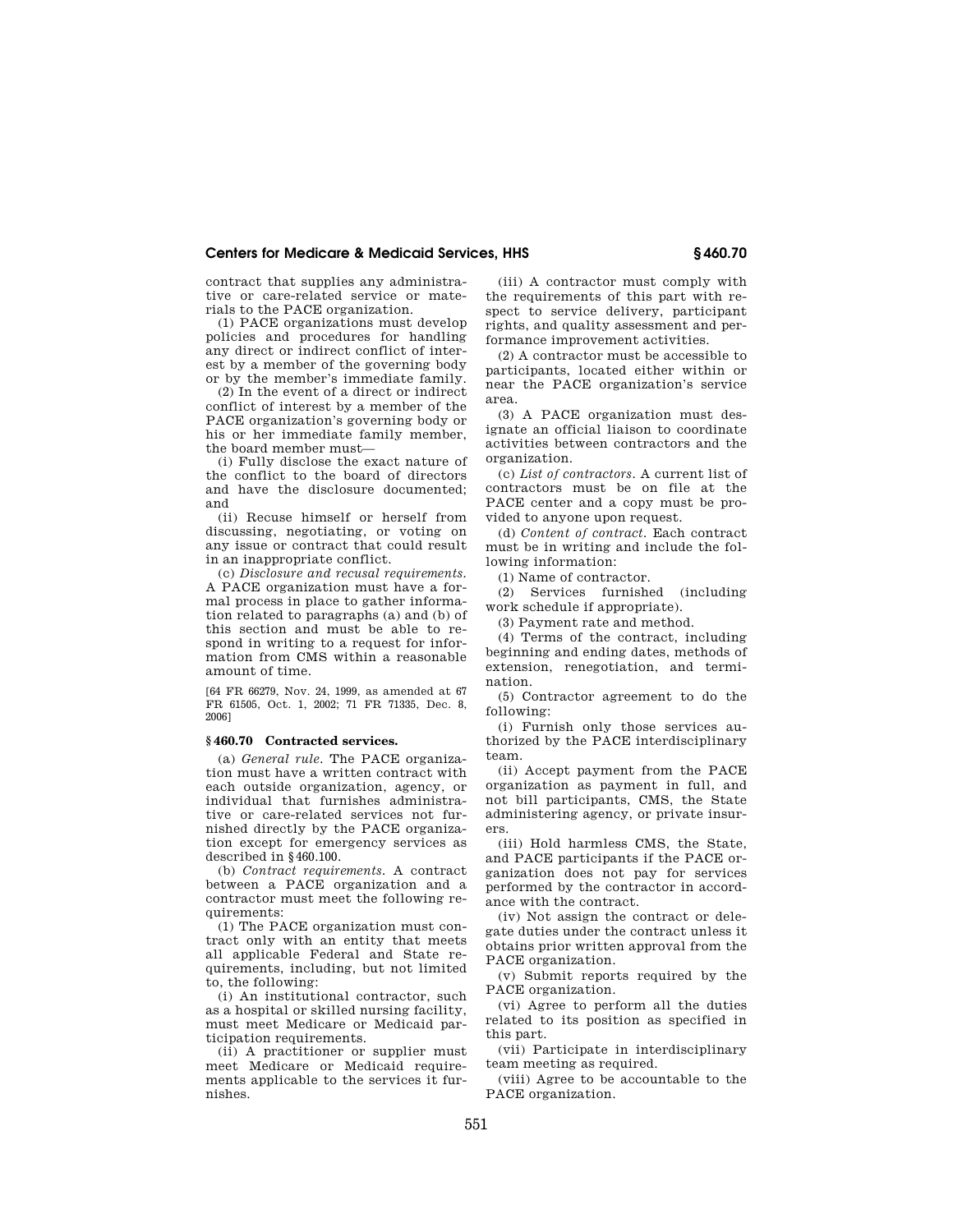(ix) Cooperate with the competency evaluation program and direct participant care requirements specified in  $§$ 460.71.

(e) *Contracting with another entity to furnish PACE Center services.* (1) A PACE organization may only contract for PACE Center services if it is fiscally sound as defined in §460.80(a) of this part and has demonstrated competence with the PACE model as evi-.<br>denced by successful monitoring by CMS and the State administering agency.

(2) The PACE organization retains responsibility for all participants and may only contract for the PACE Center services identified in §460.98(d).

[64 FR 66279, Nov. 24, 1999, as amended at 67 FR 61505, Oct. 1, 2002; 71 FR 71335, Dec. 8, 2006]

### **§ 460.71 Oversight of direct participant care.**

(a) The PACE organization must ensure that all employees and contracted staff furnishing care directly to participants demonstrate the skills necessary for performance of their position.

(1) The PACE organization must provide each employee and all contracted staff with an orientation. The orientation must include at a minimum the organization's mission, philosophy, policies on participant rights, emergency plan, ethics, the PACE benefit, and any policies related to the job duties of specific staff.

(2) The PACE organization must develop a competency evaluation program that identifies those skills, knowledge, and abilities that must be demonstrated by direct participant care staff (employees and contractors).

(3) The competency program must be evidenced as completed before performing participant care and on an ongoing basis by qualified professionals.

(4) The PACE organization must designate a staff member to oversee these activities for employees and work with the PACE contractor liaison to ensure compliance by contracted staff.

(b) The PACE organization must develop a program to ensure that all staff furnishing direct participant care services meet the following requirements:

# **§ 460.71 42 CFR Ch. IV (10–1–13 Edition)**

(1) Comply with any State or Federal requirements for direct patient care staff in their respective settings.

(2) Comply with the requirements of §460.68(a) regarding persons with criminal convictions.

(3) Have verified current certifications or licenses for their respective positions.

(4) Are free of communicable diseases and are up to date with immunizations before performing direct patient care.

(5) Have been oriented to the PACE program.

(6) Agree to abide by the philosophy, practices, and protocols of the PACE organization.

[67 FR 61505, Oct. 1, 2002, as amended at 71 FR 71335, Dec. 8, 2006]

### **§ 460.72 Physical environment.**

(a) *Space and equipment*—(1) *Safe design.* A PACE center must meet the following requirements:<br>(i) Be designe

(i) Be designed, constructed, equipped, and maintained to provide for the physical safety of participants, personnel, and visitors.

(ii) Ensure a safe, sanitary, functional, accessible, and comfortable environment for the delivery of services that protects the dignity and privacy of the participant.

(2) *Primary care clinic.* The PACE center must include sufficient suitable space and equipment to provide primary medical care and suitable space for team meetings, treatment, therapeutic recreation, restorative therapies, socialization, personal care, and dining.

(3) *Equipment maintenance.* (i) A PACE organization must establish, implement, and maintain a written plan to ensure that all equipment is maintained in accordance with the manufacturer's recommendations.

(ii) A PACE organization must perform the manufacturer's recommended maintenance on all equipment as indicated in the organization's written plan.

(b) *Fire safety*—(1) *General rule.* Except as otherwise provided in this section—

(i) A PACE center must meet the applicable provisions of the 2000 edition of the Life Safety Code (LSC) of the National Fire Protection Association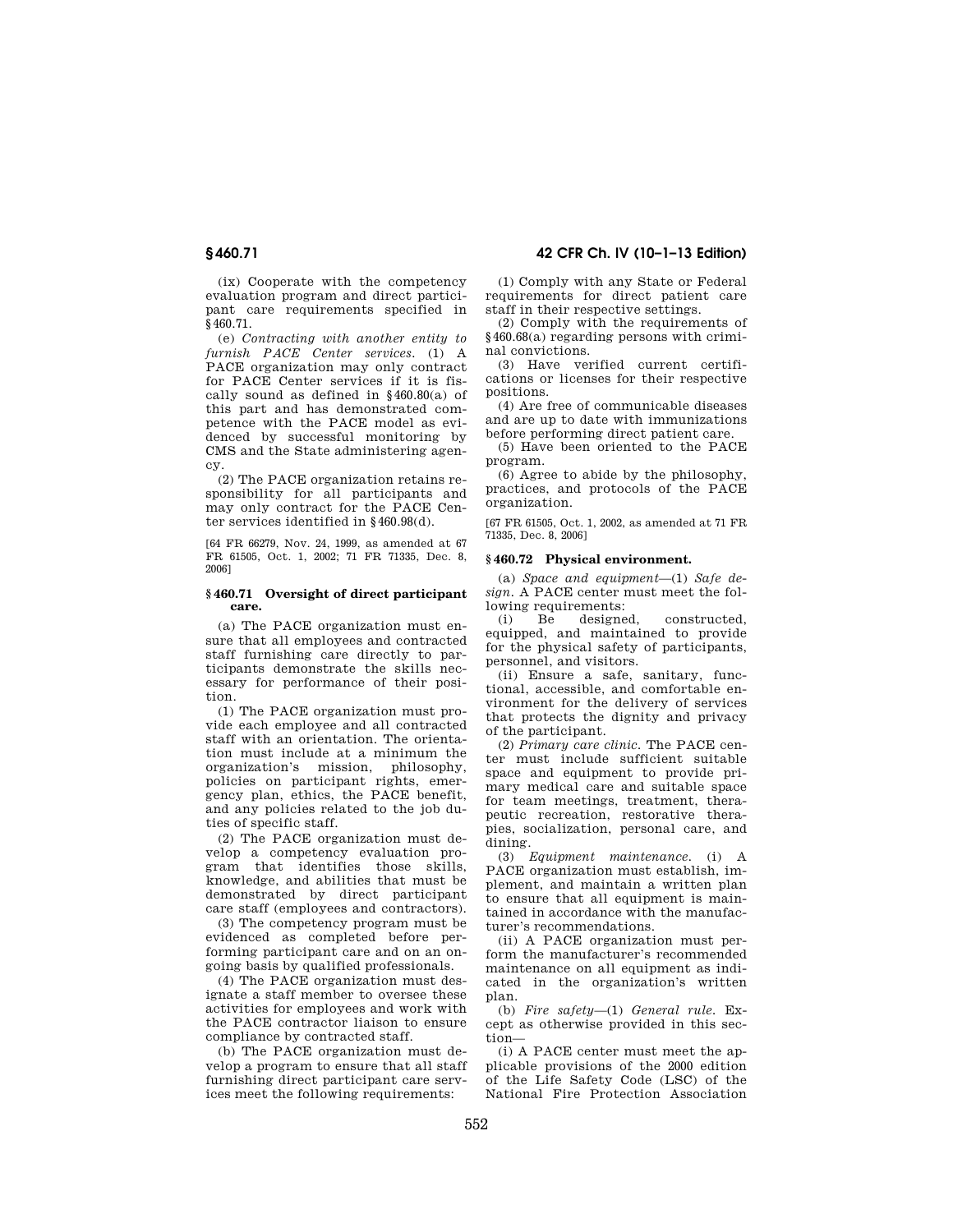that apply to the type of setting in which the center is located. The Director of the Office of the Federal Register has approved the NFPA 101<sup>®</sup> 2000 edition of the Life Safety Code, issued January 14, 2000, for incorporation by reference in accordance with 5 U.S.C. 552(a) and 1 CFR part 51. A copy of the Code is available for inspection at the CMS Information Resource Center, 7500 Security Boulevard, Baltimore, MD or at the National Archives and Records Administration (NARA). For information on the availability of this material at NARA, call 202–741–6030, or go to: *http://www.archives.gov/* 

*federal*l*register/* 

*code*<sub>*\_\_of\_\_federal\_\_regulations/*<br> *ibr locations.html.* Copies may be ob-</sub> *ibr*l*locations.html.* Copies may be ob-tained from the National Fire Protection Association, 1 Batterymarch Park, Quincy, MA 02269. If any changes in this edition of the Code are incorporated by reference, CMS will publish notice in the FEDERAL REGISTER to announce the changes.

(ii) Chapter 19.3.6.3.2, exception number 2 of the adopted edition of the LSC does not apply to PACE centers.

(2) *Exceptions.* (i) The Life Safety Code provisions do not apply in a State in which CMS determines that a fire and safety code imposed by State law adequately protects participants and staff.

(ii) CMS may waive specific provisions of the Life Safety Code that, if rigidly applied, would result in unreasonable hardship on the Pace center, but only if the waiver does not adversely affect the health and safety of the participants and staff.

(3) Beginning March 13, 2006, a PACE center must be in compliance with Chapter 9.2.9, Emergency Lighting.

(4) Beginning March 13, 2006, Chapter 19.3.6.3.2, exception number 2 does not apply to PACE centers.

(5) Notwithstanding any provisions of the 2000 edition of the Life Safety Code to the contrary, a PACE center may install alcohol-based hand rub dispensers in its facility if—

(i) Use of alcohol-based hand rub dispensers does not conflict with any State or local codes that prohibit or otherwise restrict the placement of alcohol-based hand rub dispensers in health care facilities;

(ii) The dispensers are installed in a manner that minimizes leaks and spills that could lead to falls;

(iii) The dispensers are installed in a<br>manner that adequately protects that adequately against inappropriate access;

(iv) The dispensers are installed in accordance with chapter 18.3.2.7 or chapter 19.3.2.7 of the 2000 edition of the Life Safety Code, as amended by NFPA Temporary Interim Amendment 00–1(101), issued by the Standards Council of the National Fire Protection Association on April 15, 2004. The Director of the Office of the Federal Register has approved NFPA Temporary Interim Amendment 00–1(101) for incorporation by reference in accordance with 5 U.S.C. 552(a) and 1 CFR part 51. A copy of the amendment is available for inspection at the CMS Information Resource Center, 7500 Security Boulevard, Baltimore, MD and at the Office of the Federal Register, 800 North Capitol Street NW., Suite 700, Washington, DC. Copies may be obtained from the National Fire Protection Association, 1 Batterymarch Park, Quincy, MA 02269; and

(v) The dispensers are maintained in accordance with dispenser manufacturer guidelines.

(c) *Emergency and disaster preparedness*—(1) *Procedures.* The PACE organization must establish, implement, and maintain documented procedures to manage medical and nonmedical emergencies and disasters that are likely to threaten the health or safety of the participants, staff, or the public.

(2) *Emergencies defined.* Emergencies include, but are not limited, to the following:

(i) Fire.

(ii) Equipment, water, or power failure.

(iii) Care-related emergencies.

(iv) Natural disasters likely to occur in the organization's geographic area. (An organization is not required to develop emergency plans for natural disasters that typically do not affect its geographic location.)

(3) *Emergency training.* A PACE organization must provide appropriate training and periodic orientation to all staff (employees and contractors) and participants to ensure that staff demonstrate a knowledge of emergency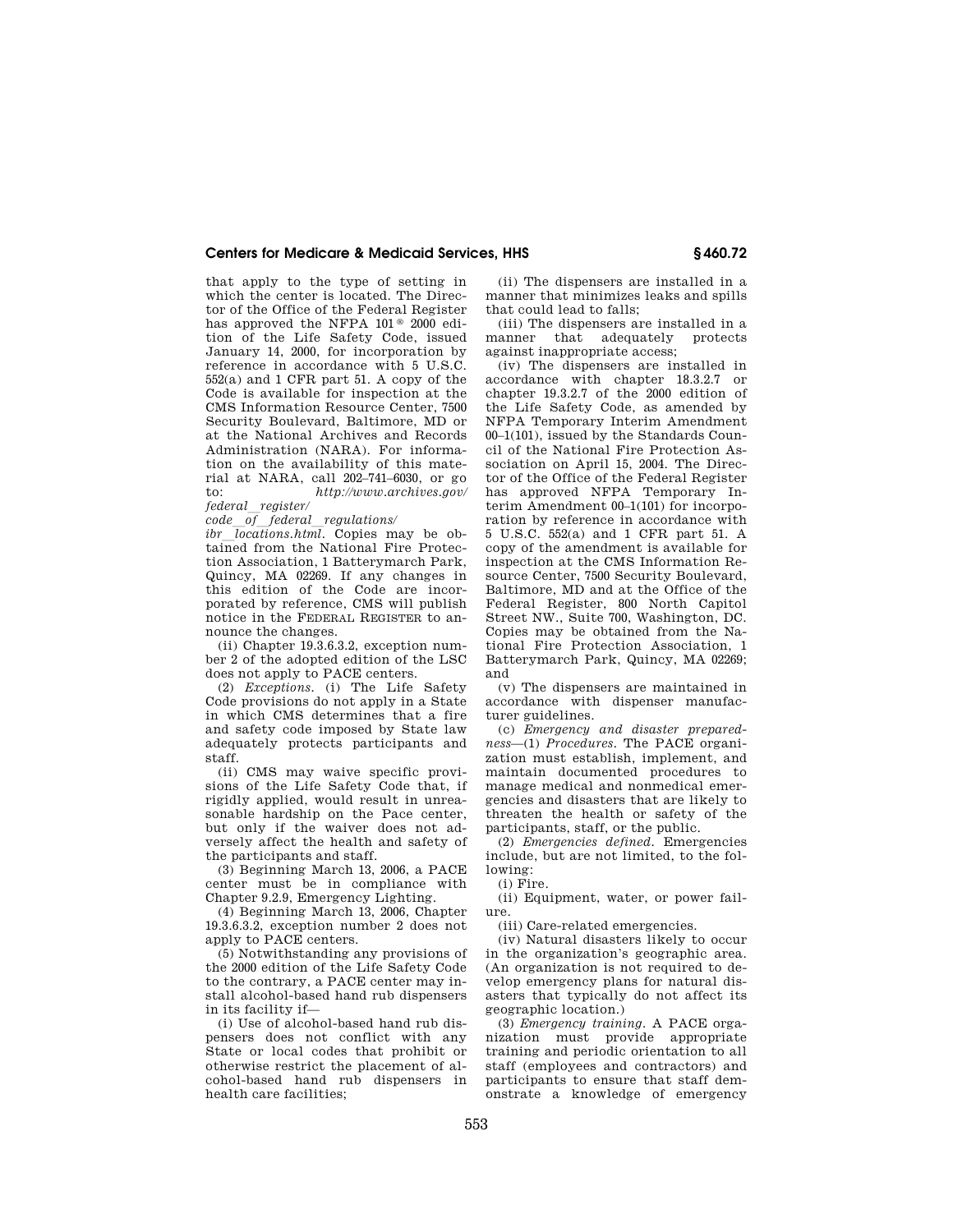procedures, including informing participants what to do, where to go, and whom to contact in case of an emergency.

(4) *Availability of emergency equipment.*  Emergency equipment, including easily portable oxygen, airways, suction, and emergency drugs, along with staff who know how to use the equipment, must be on the premises of every center at all times and be immediately available. The organization must have a documented plan to obtain emergency medical assistance from sources outside the center when needed.

(5) *Annual test of emergency and disaster plan.* At least annually, a PACE organization must actually test, evaluate, and document the effectiveness of its emergency and disaster plans.

[64 FR 66279, Nov. 24, 1999, as amended at 68 FR 1386, Jan. 10, 2003; 69 FR 49266, Aug. 11, 2004; 70 FR 15238, Mar. 25, 2005; 71 FR 55340, Sept. 22, 2006; 71 FR 71335, Dec. 8, 2006]

### **§ 460.74 Infection control.**

(a) *Standard procedures.* The PACE organization must follow accepted policies and standard procedures with respect to infection control, including at least the standard precautions developed by the Centers for Disease Control and Prevention.

(b) *Infection control plan.* The PACE organization must establish, implement, and maintain a documented infection control plan that meets the following requirements:

(1) Ensures a safe and sanitary environment.

(2) Prevents and controls the transmission of disease and infection.

(c) *Contents of infection control plan.*  The infection control plan must include, but is not limited to, the following:

(1) Procedures to identify, investigate, control, and prevent infections in every Pace center and in each participant's place of residence.

(2) Procedures to record any incidents of infection.

(3) Procedures to analyze the incidents of infection to identify trends and develop corrective actions related to the reduction of future incidents.

[64 FR 66279, Nov. 24, 1999, as amended at 71 FR 71334, Dec. 8, 2006]

# **§ 460.74 42 CFR Ch. IV (10–1–13 Edition)**

## **§ 460.76 Transportation services.**

(a) *Safety, accessibility, and equipment.*  A PACE organization's transportation services must be safe, accessible, and equipped to meet the needs of the participant population.

(b) *Maintenance of vehicles.* (1) If the PACE organization owns, rents, or leases transportation vehicles, it must maintain these vehicles in accordance with the manufacturer's recommendations.

(2) If a contractor provides transportation services, the PACE organization must ensure that the vehicles are maintained in accordance with the manufacturer's recommendations.

(c) *Communication with PACE center.*  The PACE organization must ensure that transportation vehicles are equipped to communicate with the PACE center.

(d) *Training.* The PACE organization must train all transportation personnel (employees and contractors) in the following:

(1) Managing the special needs of participants.

(2) Handling emergency situations.

(e) *Changes in care plan.* As part of the interdisciplinary team process, PACE organization staff (employees and contractors) must communicate relevant changes in a participant's care plan to transportation personnel.

[64 FR 66279, Nov. 24, 1999, as amended at 71 FR 71334, Dec. 8, 2006]

### **§ 460.78 Dietary services.**

(a) *Meal requirements.* (1) Except as specified in paragraphs  $(a)(2)$  or  $(a)(3)$ of this section, the PACE organization must ensure, through the assessment and care planning process, that each participant receives nourishing, palatable, well-balanced meals that meet the participant's daily nutritional and special dietary needs. Each meal must meet the following requirements:

(i) Be prepared by methods that conserve nutritive value, flavor, and appearance.

(ii) Be prepared in a form designed to meet individual needs.

(iii) Be prepared and served at the proper temperature.

(2) The PACE organization must provide substitute foods or nutritional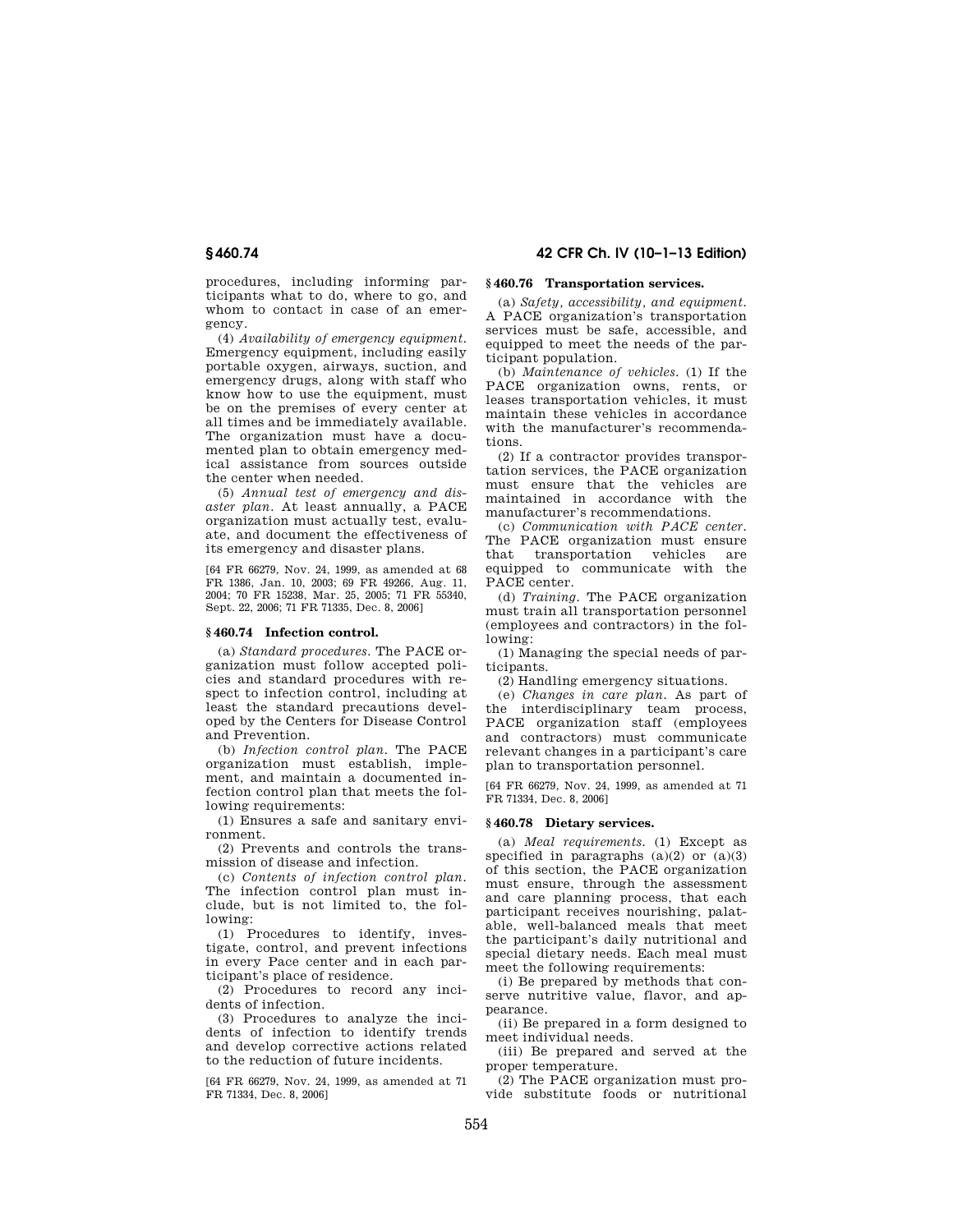supplements that meet the daily nutritional and special dietary needs of any participant who has any of the following problems:

(i) Refuses the food served.

(ii) Cannot tolerate the food served.

(iii) Does not eat adequately.

(3) The PACE organization must provide nutrition support to meet the daily nutritional needs of a participant, if indicated by his or her medical condition or diagnosis. Nutrition support consists of tube feedings, total parenteral nutrition, or peripheral parenteral nutrition.

(b) *Sanitary conditions.* The PACE organization must do the following:

(1) Procure foods (including nutritional supplements and nutrition support items) from sources approved, or considered satisfactory, by Federal, State, Tribal, or local authorities with jurisdiction over the service area of the organization.

(2) Store, prepare, distribute, and serve foods (including nutritional supplements and nutrition support items) under sanitary conditions.

(3) Dispose of garbage and refuse properly.

[64 FR 66279, Nov. 24, 1999, as amended at 71 FR 71335, Dec. 8, 2006]

## **§ 460.80 Fiscal soundness.**

(a) *Fiscally sound operation.* A PACE organization must have a fiscally sound operation, as demonstrated by the following:

(1) Total assets greater than total unsubordinated liabilities.

(2) Sufficient cash flow and adequate liquidity to meet obligations as they become due.

(3) A net operating surplus or a financial plan for maintaining solvency that is satisfactory to CMS and the State administering agency.

(b) *Insolvency plan.* The organization must have a documented plan in the event of insolvency, approved by CMS and the State administering agency, which provides for the following:

(1) Continuation of benefits for the duration of the period for which capitation payment has been made.

(2) Continuation of benefits to participants who are confined in a hospital on the date of insolvency until their discharge.

(3) Protection of participants from liability for payment of fees that are the legal obligation of the PACE organization.

(c) *Arrangements to cover expenses.* (1) A PACE organization must demonstrate that it has arrangements to cover expenses in the amount of at least the sum of the following in the event it becomes insolvent:

(i) One month's total capitation revenue to cover expenses the month before insolvency.

(ii) One month's average payment to all contractors, based on the prior quarter's average payment, to cover expenses the month after the date it declares insolvency or ceases operations.

(2) Arrangements to cover expenses may include, but are not limited to, the following:

(i) Insolvency insurance or reinsurance.

(ii) Hold harmless arrangement.

(iii) Letters of credit, guarantees, net worth, restricted State reserves, or State law provisions.

## **§ 460.82 Marketing.**

(a) *Information that a PACE organization must include in its marketing materials.* (1) A PACE organization must inform the public about its program and give prospective participants the following written information:

(i) An adequate description of the PACE organization's enrollment and disenrollment policies and requirements.

(ii) PACE enrollment procedures.

(iii) Description of benefits and services.

(iv) Premiums.

(v) Other information necessary for prospective participants to make an informed decision about enrollment.

(2) Marketing information must be free of material inaccuracies, misleading information, or misrepresentations.

(b) *Approval of marketing information.*  (1) CMS must approve all marketing information before distribution by the PACE organization, including any revised or updated material.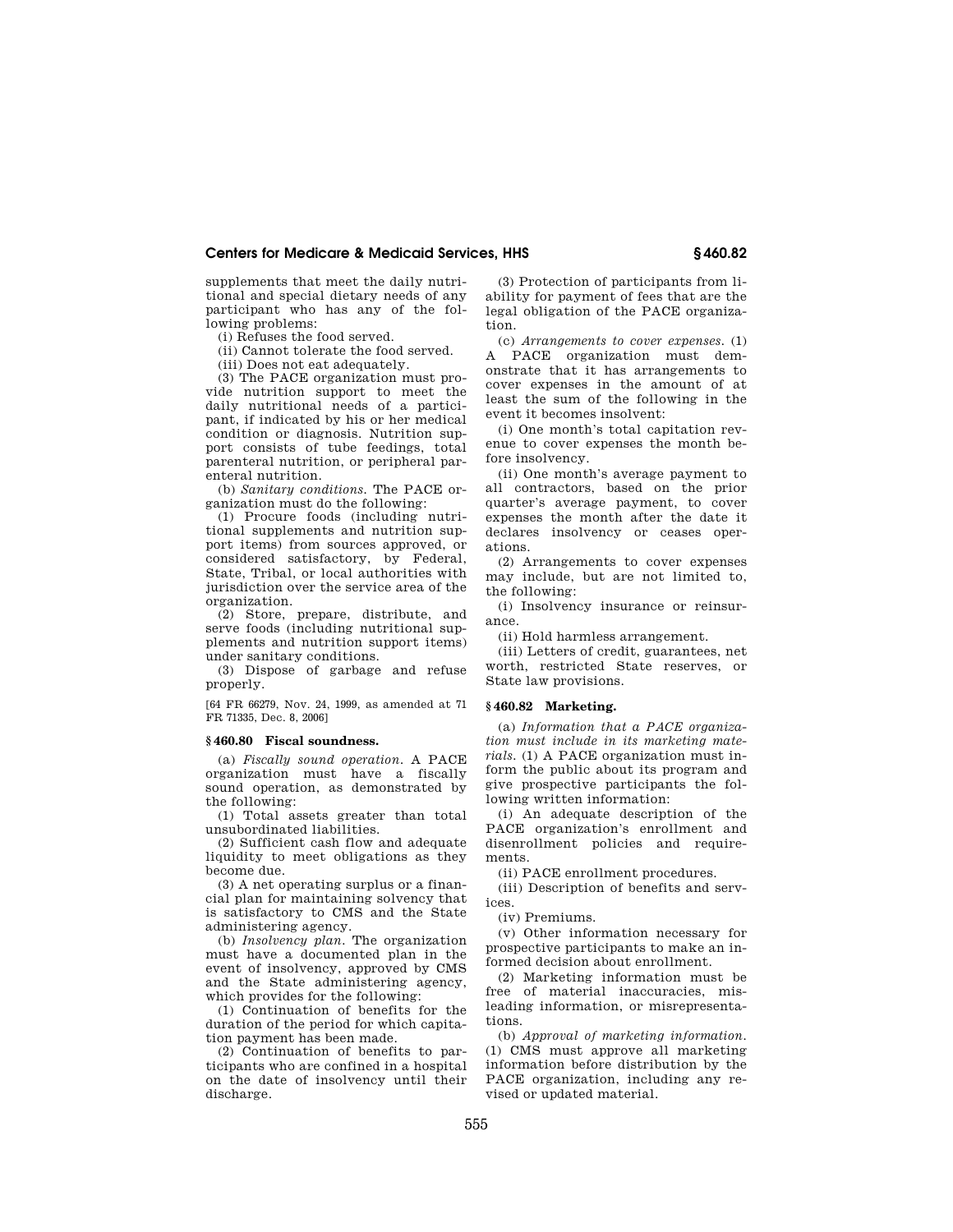(2) CMS reviews initial marketing information as part of an entity's application for approval as a PACE organization, and approval of the application includes approval of marketing information.

(3) Once a PACE organization is under a PACE program agreement, any revisions to existing marketing information and new information are subject to the following:

(i) *Time period for approval.* CMS approves or disapproves marketing information within 45 days after CMS receives the information from the organization.

(ii) *Deemed approval.* Marketing information is deemed approved, and the organization can distribute it, if CMS and the State administering agency do not disapprove the marketing material within the 45-day review period.

(c) *Special language requirements.* A PACE organization must furnish printed marketing materials to prospective and current participants as specified below:

(1) In English and in any other principal languages of the community.

(2) In Braille, if necessary.

(d) *Information on restriction of services.* (1) Marketing materials must inform a potential participant that he or she must receive all needed health care, including primary care and specialist physician services (other than emergency services), from the PACE organization or from an entity authorized by the PACE organization.

(2) All marketing materials must state clearly that PACE participants may be fully and personally liable for the costs of unauthorized or out-of-PACE program agreement services.

(e) *Prohibited marketing practices.* A PACE organization must ensure that its employees or its agents do not use prohibited marketing practices which includes the following:

(1) Discrimination of any kind, except that marketing may be directed to individuals eligible for PACE by reason of their age.

(2) Activities that could mislead or confuse potential participants, or misrepresent the PACE organization, CMS, or the State administering agency.

(3) Gifts or payments to induce enrollment.

# **§ 460.90 42 CFR Ch. IV (10–1–13 Edition)**

(4) Contracting outreach efforts to individuals or organizations whose sole responsibility involves direct contact with the elderly to solicit enrollment.

(5) Unsolicited door-to-door marketing.

(f) *Marketing Plan.* A PACE organization must establish, implement, and maintain a documented marketing plan with measurable enrollment objectives and a system for tracking its effectiveness.

# **Subpart F—PACE Services**

### **§ 460.90 PACE benefits under Medicare and Medicaid.**

If a Medicare beneficiary or Medicaid beneficiary chooses to enroll in a PACE program, the following conditions apply:

(a) Medicare and Medicaid benefit limitations and conditions relating to amount, duration, scope of services, deductibles, copayments, coinsurance, or other cost-sharing do not apply.

(b) The participant, while enrolled in a PACE program, must receive Medicare and Medicaid benefits solely through the PACE organization.

### **§ 460.92 Required services.**

The PACE benefit package for all participants, regardless of the source of payment, must include the following:

(a) All Medicare-covered items and services.

(b) All Medicaid-covered items and services, as specified in the State's approved Medicaid plan.

(c) Other services determined necessary by the interdisciplinary team to improve and maintain the participant's overall health status.

[71 FR 71335, Dec. 8, 2006]

### **§ 460.94 Required services for Medicare participants.**

(a) Except for Medicare requirements that are waived for the PACE program, as specified in paragraph (b) of this section, the PACE benefit package for Medicare participants must include the following services:

(1) The scope of hospital insurance benefits described in part 409 of this chapter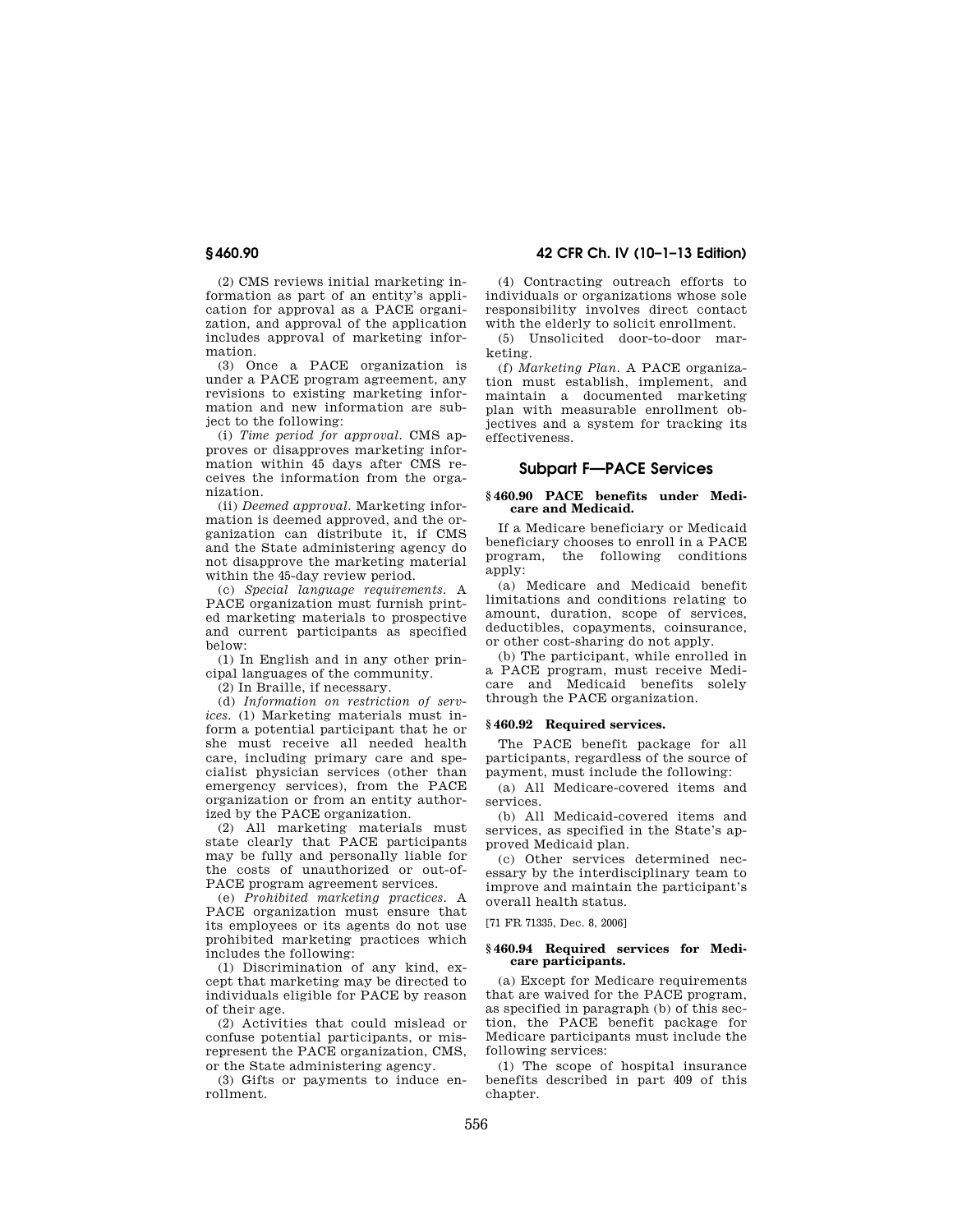(2) The scope of supplemental medical insurance benefits described in part 410 of this chapter.

(b) *Waivers of Medicare coverage requirements.* The following Medicare requirements are waived for purposes of the PACE program and do not apply:

(1) The provisions of subpart F of part 409 of this chapter that limit coverage of institutional services.

(2) The provisions of subparts G and H of part 409 of this chapter, and parts 412 through 414 of this chapter that relate to payment for benefits.

(3) The provisions of subparts D and E of part 409 of this chapter that limit coverage of extended care services or home health services.

(4) The provisions of subpart D of part 409 of this chapter that impose a 3 day prior hospitalization requirement for coverage of extended care services.

(5) Section 411.15(g) and §411.15(k) of this chapter that may prevent payment for PACE program services that are provided to PACE participants.

[64 FR 66279, Nov. 24, 1999, as amended at 71 FR 71335, Dec. 8, 2006]

## **§ 460.96 Excluded services.**

The following services are excluded from coverage under PACE:

(a) Any service that is not authorized by the interdisciplinary team, even if it is a required service, unless it is an emergency service.

(b) In an inpatient facility, private room and private duty nursing services (unless medically necessary), and nonmedical items for personal convenience such as telephone charges and radio or television rental (unless specifically authorized by the interdisciplinary team as part of the participant's plan of care).

(c) Cosmetic surgery, which does not include surgery that is required for improved functioning of a malformed part of the body resulting from an accidental injury or for reconstruction following mastectomy.

(d) Experimental medical, surgical, or other health procedures.

(e) Services furnished outside of the United States, except as follows:

(1) In accordance with §424.122 and §424.124 of this chapter.

(2) As permitted under the State's approved Medicaid plan.

[64 FR 66279, Nov. 24, 1999, as amended at 71 FR 71335, Dec. 8, 2006]

## **§ 460.98 Service delivery.**

(a) *Plan.* A PACE organization must establish and implement a written plan to furnish care that meets the needs of each participant in all care settings 24 hours a day, every day of the year.

(b) *Provision of services.* (1) The PACE organization must furnish comprehensive medical, health, and social services that integrate acute and long-term care.

(2) These services must be furnished in at least the PACE center, the home, and inpatient facilities.

(3) The PACE organization may not discriminate against any participant in the delivery of required PACE services based on race, ethnicity, national origin, religion, sex, age, sexual orientation, mental or physical disability, or source of payment.

(c) *Minimum services furnished at each PACE center.* At a minimum, the following services must be furnished at each PACE center:

(1) Primary care, including physician and nursing services.

(2) Social services.

(3) Restorative therapies, including physical therapy and occupational therapy.

(4) Personal care and supportive services.

(5) Nutritional counseling.

(6) Recreational therapy.

(7) Meals.

(d) *Pace Center operation.* (1) A PACE organization must operate at least one PACE center either in, or contiguous to, its defined service area with sufficient capacity to allow routine attendance by participants.

(2) A PACE organization must ensure accessible and adequate services to meet the needs of its participants. If necessary, a PACE organization must increase the number of PACE centers, staff, or other PACE services.

(3) If a PACE organization operates more than one center, each Pace center must offer the full range of services and have sufficient staff to meet the needs of participants.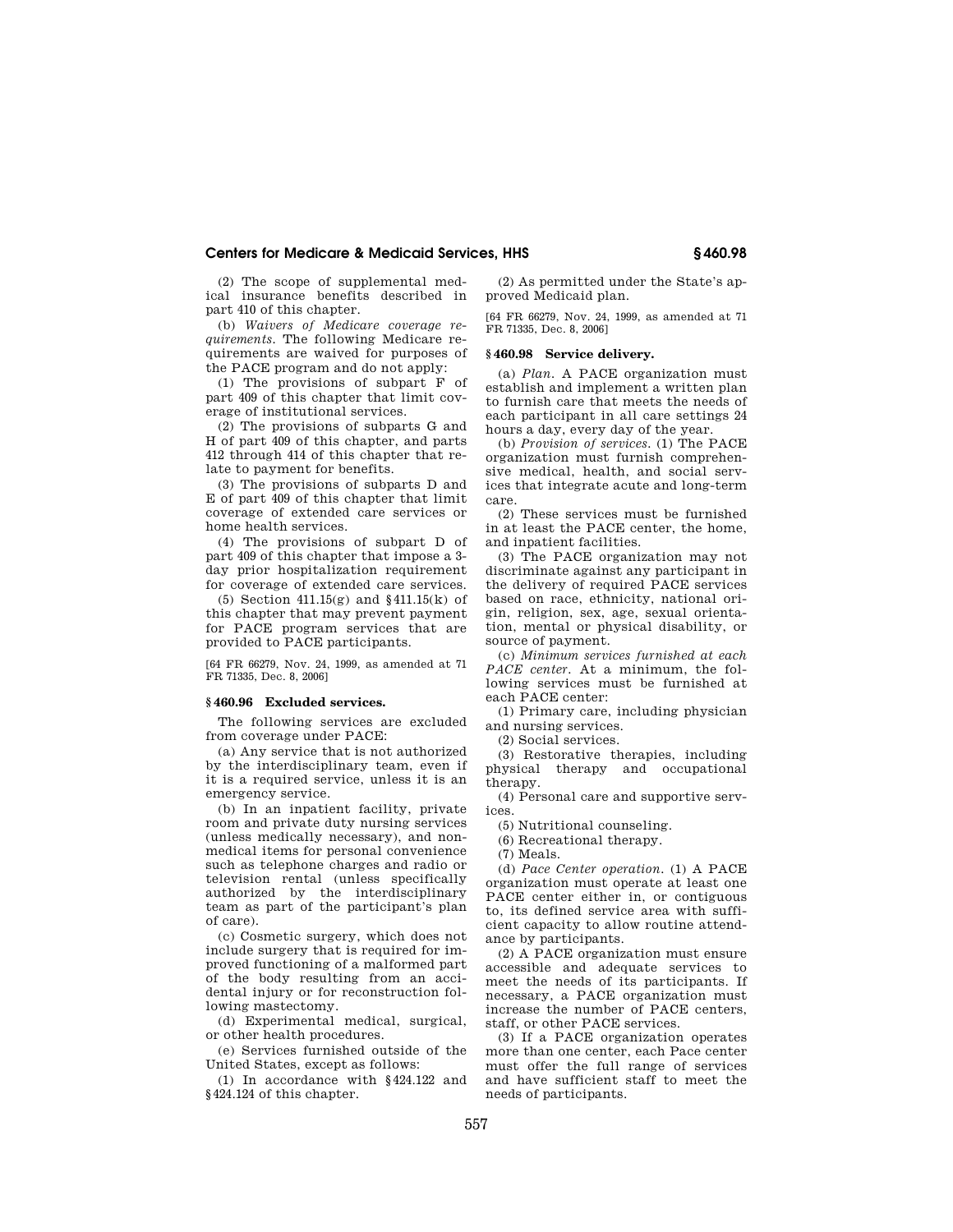**§ 460.100 42 CFR Ch. IV (10–1–13 Edition)** 

(e) *Center attendance.* The frequency of a participant's attendance at a center is determined by the interdisciplinary team, based on the needs and preferences of each participant.

[64 FR 66279, Nov. 24, 1999, as amended at 71 FR 71334, 71335, Dec. 8, 2006]

## **§ 460.100 Emergency care.**

(a) *Written plan.* A PACE organization must establish and maintain a written plan to handle emergency care. The plan must ensure that CMS, the State, and PACE participants are held harmless if the PACE organization does not pay for emergency services.

(b) *Emergency care.* Emergency care is appropriate when services are needed immediately because of an injury or sudden illness and the time required to reach the PACE organization or one of its contract providers, would cause risk of permanent damage to the participant's health. Emergency services include inpatient and outpatient services that meet the following requirements:

(1) Are furnished by a qualified emergency services provider, other than the PACE organization or one of its contract providers, either in or out of the PACE organization's service area.

(2) Are needed to evaluate or stabilize an emergency medical condition.

(c) An emergency medical condition means a condition manifesting itself by acute symptoms of sufficient severity (including severe pain) such that a prudent layperson, with an average knowledge of health and medicine, could reasonably expect the absence of immediate medical attention to result in the following:

(1) Serious jeopardy to the health of the participant.

(2) Serious impairment to bodily functions.

(3) Serious dysfunction of any bodily organ or part.

(d) *Explanation to participant.* The organization must ensure that the participant or caregiver, or both, understand when and how to get access to emergency services and that no prior authorization is needed.

(e) *On-call providers.* The plan must provide for the following:

(1) An on-call provider, available 24 hours per day to address participant questions about emergency services and respond to requests for authorization of urgently needed out-of-network services and post stabilization care services following emergency services.

(2) Coverage of urgently needed outof-network and post-stabilization care services when either of the following conditions are met:

(i) The services are preapproved by the PACE organization.

(ii) The services are not preapproved by the PACE organization because the PACE organization did not respond to a request for approval within 1 hour after being contacted or cannot be contacted for approval.

(3) *Definitions.* As used in this section, the following definitions apply:

(i) Post stabilization care means services provided subsequent to an emergency that a treating physician views as medically necessary after an emergency medical condition has been stabilized. They are not emergency services, which POs are obligated to cover. Rather, they are non-emergency services that the PO should approve before they are provided outside the service area.

(ii) Urgent care means the care provided to a PACE participant who is out of the PACE service area, and who believes their illness or injury is too severe to postpone treatment until they return to the service area, but their life or function is not in severe jeopardy.

[64 FR 66279, Nov. 24, 1999, as amended at 71 FR 71335, Dec. 8, 2006]

### **§ 460.102 Interdisciplinary team.**

(a) *Basic requirement.* A PACE organization must meet the following requirements:

(1) Establish an interdisciplinary team at each Pace center to comprehensively assess and meet the individual needs of each participant.

(2) Assign each participant to an interdisciplinary team functioning at the PACE center that the participant attends.

(b) *Composition of interdisciplinary team.* The interdisciplinary team must be composed of at least the following members:

(1) Primary care physician.

(2) Registered nurse.

(3) Master's-level social worker.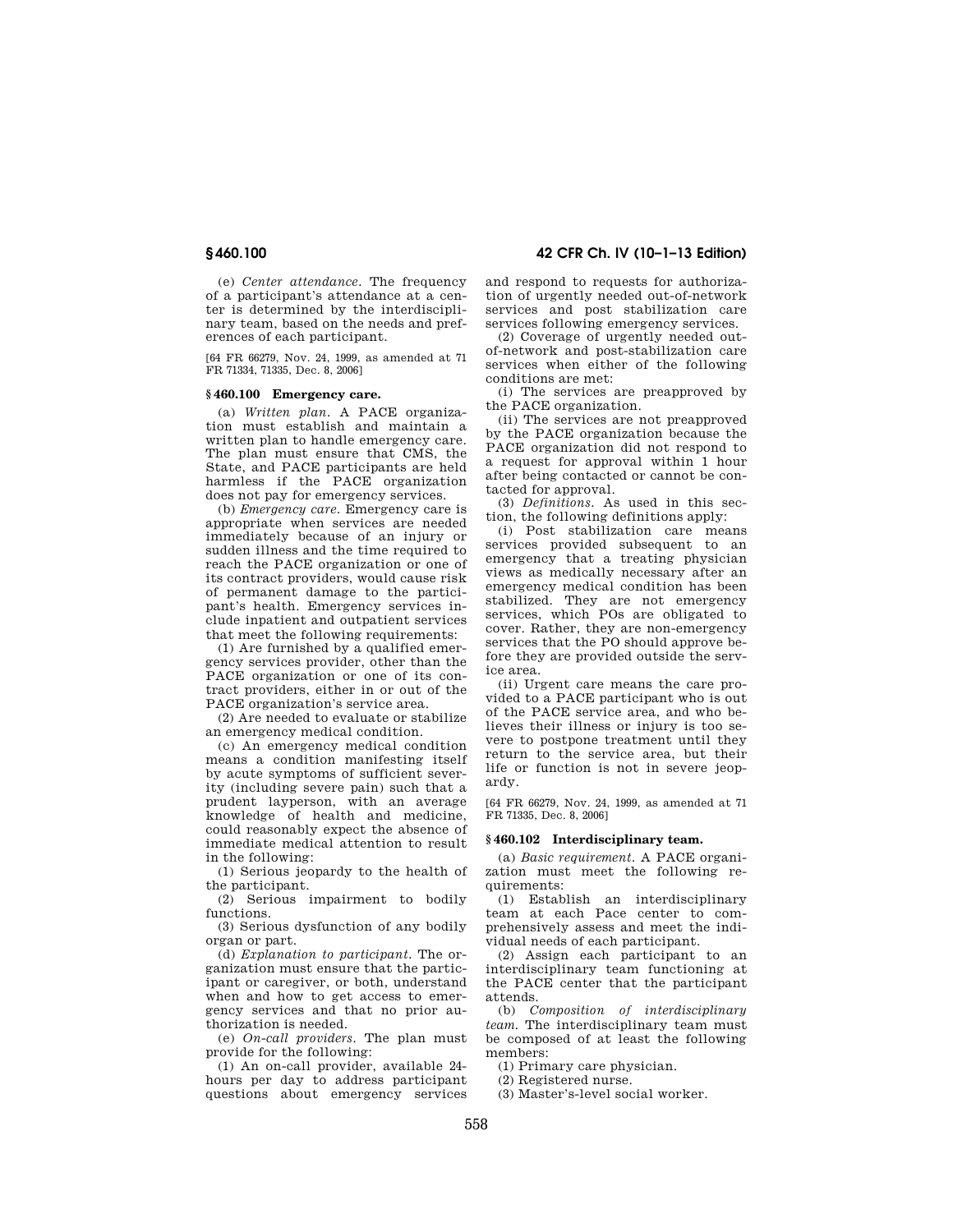(4) Physical therapist.

(5) Occupational therapist.

(6) Recreational therapist or activity coordinator.

(7) Dietitian.

(8) PACE center manager.

(9) Home care coordinator.

(10) Personal care attendant or his or her representative.

(11) Driver or his or her representative.

(c) *Primary care physician.* (1) Primary medical care must be furnished to a participant by a PACE primary care physician.

(2) Each primary care physician is responsible for the following:

(i) Managing a participant's medical situations.

(ii) Overseeing a participant's use of medical specialists and inpatient care.

(d) *Responsibilities of interdisciplinary team.* (1) The interdisciplinary team is responsible for the initial assessment, periodic reassessments, plan of care, and coordination of 24 hour care delivery.

(2) Each team member is responsible for the following:

(i) Regularly informing the interdisciplinary team of the medical, functional, and psychosocial condition of each participant.

(ii) Remaining alert to pertinent input from other team members, participants, and caregivers.

(iii) Documenting changes of a participant's condition in the participant's medical record consistent with documentation polices established by the medical director.

(3) The members of the interdisciplinary team must serve primarily PACE participants.

(e) *Exchange of information between team members.* The PACE organization must establish, implement, and maintain documented internal procedures governing the exchange of information between team members, contractors, and participants and their caregivers consistent with the requirements for confidentiality in §460.200(e).

[64 FR 66279, Nov. 24, 1999, as amended at 67 FR 61506, Oct. 1, 2002; 71 FR 71334, 71336, Dec. 8, 2006]

# **§ 460.104 Participant assessment.**

(a) *Initial comprehensive assessment*— (1) *Basic requirement.* The interdisciplinary team must conduct an initial comprehensive assessment on each participant. The assessment must be completed promptly following enrollment.

(2) As part of the initial comprehensive assessment, each of the following members of the interdisciplinary team must evaluate the participant in person, at appropriate intervals, and develop a discipline-specific assessment of the participant's health and social status:

(i) Primary care physician.

(ii) Registered nurse.

(iii) Master's-level social worker.

(iv) Physical therapist. (v) Occupational therapist.

(vi) Recreational therapist or activity coordinator.

(vii) Dietitian.

(viii) Home care coordinator.

(3) At the recommendation of individual team members, other professional disciplines (for example, speechlanguage pathology, dentistry, or audiology) may be included in the comprehensive assessment process.

(4) *Comprehensive assessment criteria.*  The comprehensive assessment must include, but is not limited to, the following:

(i) Physical and cognitive function and ability.

(ii) Medication use.

(iii) Participant and caregiver preferences for care.

(iv) Socialization and availability of family support.

(v) Current health status and treatment needs.

(vi) Nutritional status.

(vii) Home environment, including home access and egress.

(viii) Participant behavior.

(ix) Psychosocial status.

(x) Medical and dental status.

(xi) Participant language.

(b) *Development of plan of care.* The interdisciplinary team must promptly consolidate discipline-specific assessments into a single plan of care for each participant through discussion in team meetings and consensus of the entire interdisciplinary team. In developing the plan of care, female participants must be informed that they are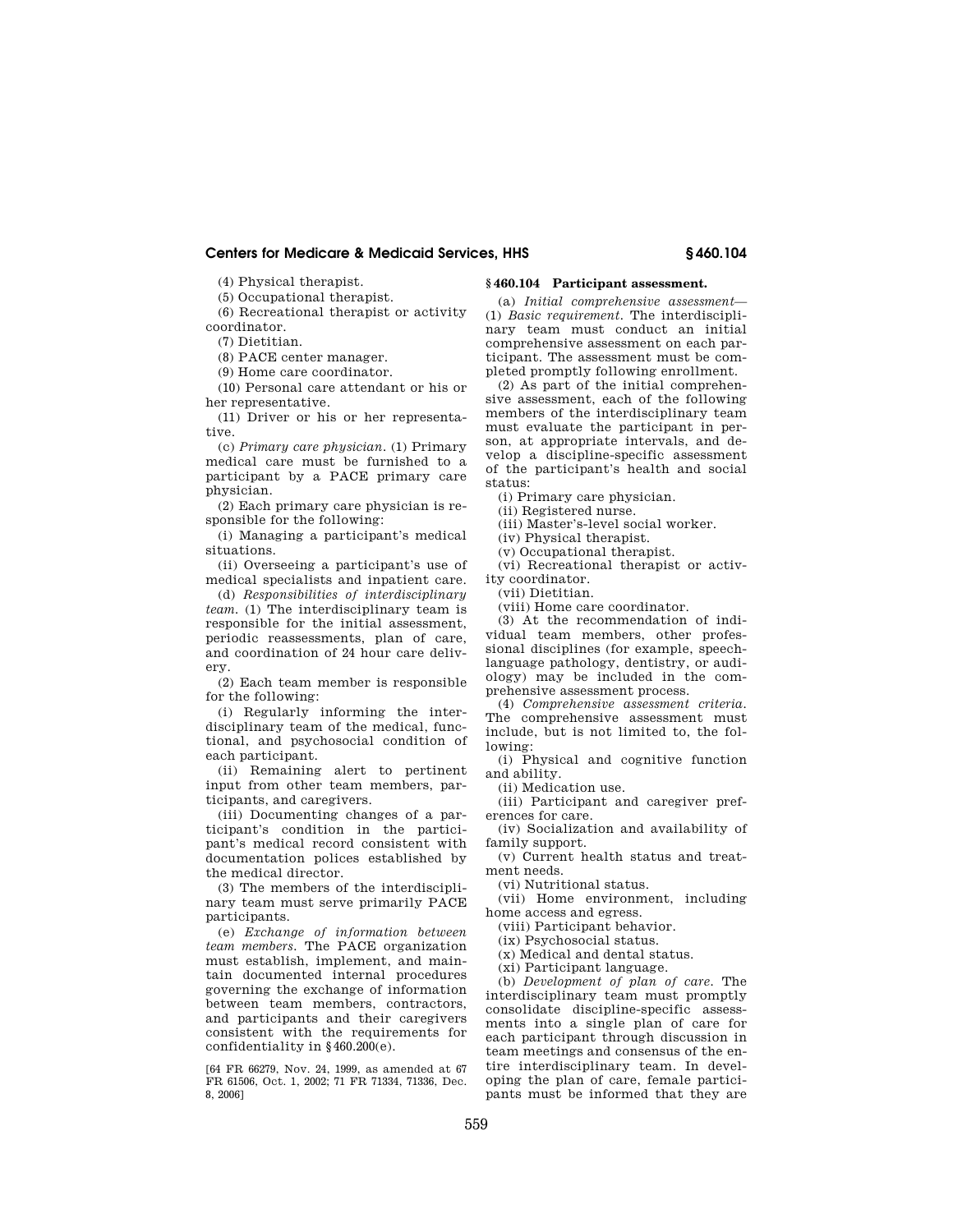entitled to choose a qualified specialist for women's health services from the PACE organization's network to furnish routine or preventive women's health services.

(c) *Periodic reassessment*—(1) *Semiannual reassessment.* On at least a semiannual basis, or more often if a participant's condition dictates, the following members of the interdisciplinary team must conduct an in-person reassessment:

(i) Primary care physician.

(ii) Registered nurse.

(iii) Master's-level social worker.

(iv) Recreational therapist or activity coordinator.

(v) Other team members actively involved in the development or implementation of the participant's plan of care, for example, home care coordinator, physical therapist, occupational therapist, or dietitian.

(2) *Annual reassessment.* On at least an annual basis, the following members of the interdisciplinary team must conduct an in-person reassessment:

(i) Physical therapist.

(ii) Occupational therapist.

(iii) Dietitian.

(iv) Home care coordinator.

(d) *Unscheduled reassessments.* In addition to annual and semiannual reassessments, unscheduled reassessments may be required based on the following:

(1) *A change in participant status.* If the health or psychosocial status of a participant changes, the members of the interdisciplinary team, listed in paragraph  $(a)(2)$  of this section, must conduct an in-person reassessment.

(2) *At the request of the participant or designated representative.* If a participant (or his or her designated representative) believes that the participant needs to initiate, eliminate, or continue a particular service, the appropriate members of the interdisciplinary team, as identified by the interdisciplinary team, must conduct an inperson reassessment.

(i) The PACE organization must have explicit procedures for timely resolution of requests by a participant or his or her designated representative to initiate, eliminate, or continue a particular service.

**§ 460.104 42 CFR Ch. IV (10–1–13 Edition)** 

(ii) Except as provided in paragraph  $(d)(2)(iii)$  of this section, the interdisciplinary team must notify the participant or designated representative of its decision to approve or deny the request from the participant or designated representative as expeditiously as the participant's condition requires, but no later than 72 hours after the date the interdisciplinary team receives the request for reassessment.

(iii) The interdisciplinary team may extend the 72-hour timeframe for notifying the participant or designated representative of its decision to approve or deny the request by no more than 5 additional days for either of the following reasons:

(A) The participant or designated representative requests the extension.

(B) The team documents its need for additional information and how the delay is in the interest of the participant.

(iv) The PACE organization must explain any denial of a request to the participant or the participant's designated representative orally and in writing. The PACE organization must provide the specific reasons for the denial in understandable language. The PACE organization is responsible for the following:

(A) Informing the participant or designated representative of his or her right to appeal the decision as specified in §460.122.

(B) Describing both the standard and expedited appeals processes, including the right to, and conditions for, obtaining expedited consideration of an appeal of a denial of services as specified in §460.122.

(C) Describing the right to, and conditions for, continuation of appealed services through the period of an appeal as specified in §460.122(e).

(v) If the interdisciplinary team fails to provide the participant with timely notice of the resolution of the request or does not furnish the services required by the revised plan of care, this failure constitutes an adverse decision, and the participant's request must be automatically processed by the PACE organization as an appeal in accordance with §460.122.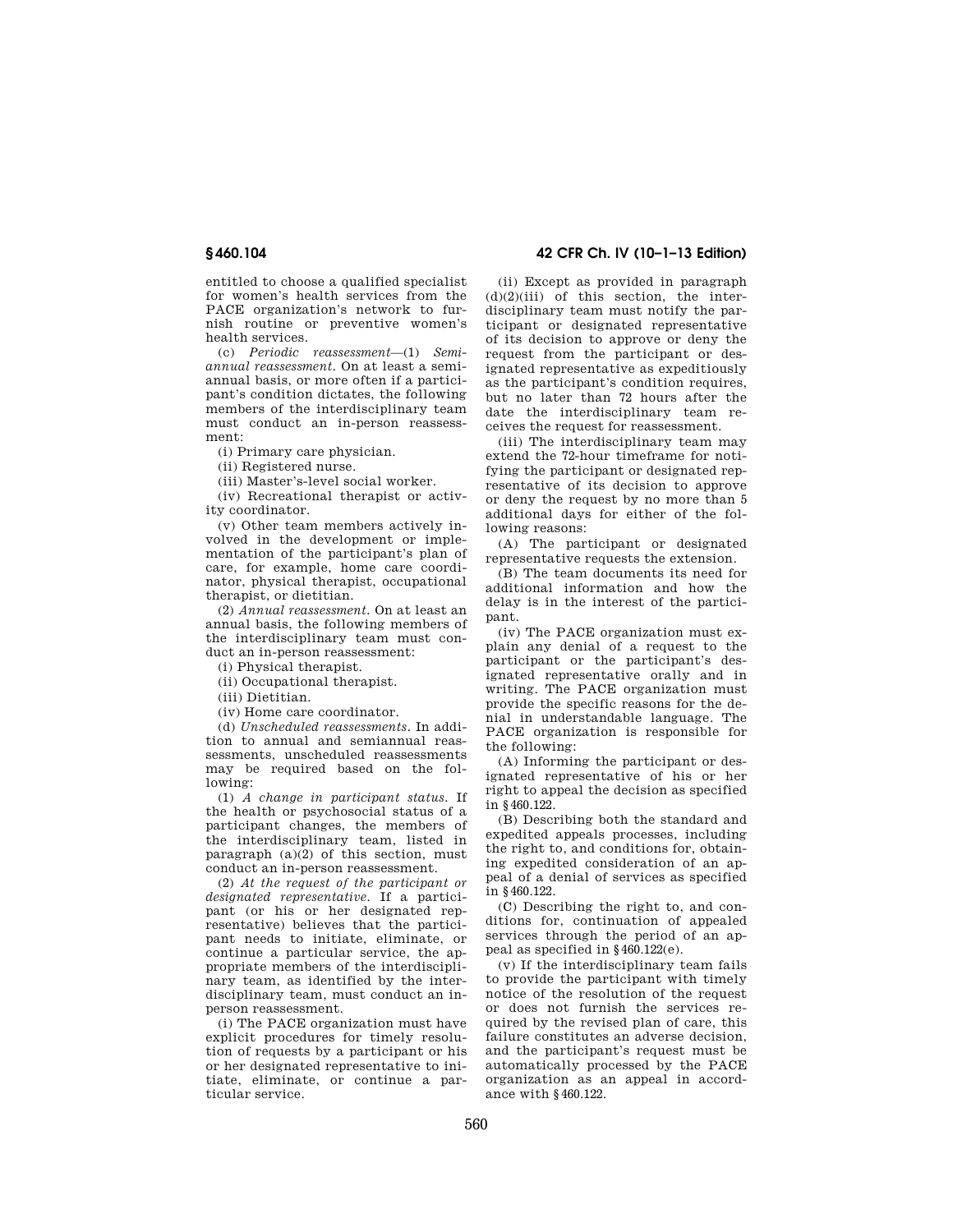(e) *Changes to plan of care.* Team members who conduct a reassessment must meet the following requirements:

(1) Reevaluate the participant's plan of care.

(2) Discuss any changes in the plan with the interdisciplinary team.

(3) Obtain approval of the revised plan from the interdisciplinary team and the participant (or designated representative).

(4) Furnish any services included in the revised plan of care as a result of a reassessment to the participant as expeditiously as the participant's health condition requires.

(f) *Documentation.* Interdisciplinary team members must document all assessment and reassessment information in the participant's medical record.

[64 FR 66279, Nov. 24, 1999, as amended at 71 FR 71336, Dec. 8, 2006]

### **§ 460.106 Plan of care.**

(a) *Basic requirement.* The interdisciplinary team must promptly develop a comprehensive plan of care for each participant.

(b) *Content of plan of care.* The plan of care must meet the following requirements:

(1) Specify the care needed to meet the participant's medical, physical, emotional, and social needs, as identified in the initial comprehensive assessment.

(2) Identify measurable outcomes to be achieved.

(c) *Implementation of the plan of care.*  (1) The team must implement, coordinate, and monitor the plan of care whether the services are furnished by PACE employees or contractors.

(2) The team must continuously monitor the participant's health and psychosocial status, as well as the effectiveness of the plan of care, through the provision of services, informal observation, input from participants or caregivers, and communications among members of the interdisciplinary team and other providers.

(d) *Evaluation of plan of care.* On at least a semi-annual basis, the interdisciplinary team must reevaluate the plan of care, including defined outcomes, and make changes as necessary.

(e) *Participant and caregiver involvement in plan of care.* The team must develop, review, and reevaluate the plan of care in collaboration with the participant or caregiver, or both, to ensure that there is agreement with the plan of care and that the participant's concerns are addressed.

(f) *Documentation.* The team must document the plan of care, and any changes made to it, in the participant's medical record.

# **Subpart G—Participant Rights**

## **§ 460.110 Bill of rights.**

(a) *Written bill of rights.* A PACE organization must have a written participant bill of rights designed to protect and promote the rights of each participant. Those rights include, at a minimum, the ones specified in §460.112.

(b) *Explanation of rights.* The organization must inform a participant upon enrollment, in writing, of his or her rights and responsibilities, and all rules and regulations governing participation.

(c) *Protection of rights.* The organization must protect and provide for the exercise of the participant's rights.

### **§ 460.112 Specific rights to which a participant is entitled.**

(a) *Respect and nondiscrimination.*  Each participant has the right to considerate, respectful care from all PACE employees and contractors at all times and under all circumstances. Each participant has the right not to be discriminated against in the delivery of required PACE services based on race, ethnicity, national origin, religion, sex, age, sexual orientation, mental or physical disability, or source of payment. Specifically, each participant has the right to the following:

(1) To receive comprehensive health care in a safe and clean environment and in an accessible manner.

(2) To be treated with dignity and respect, be afforded privacy and confidentiality in all aspects of care, and be provided humane care.

(3) Not to be required to perform services for the PACE organization.

(4) To have reasonable access to a telephone.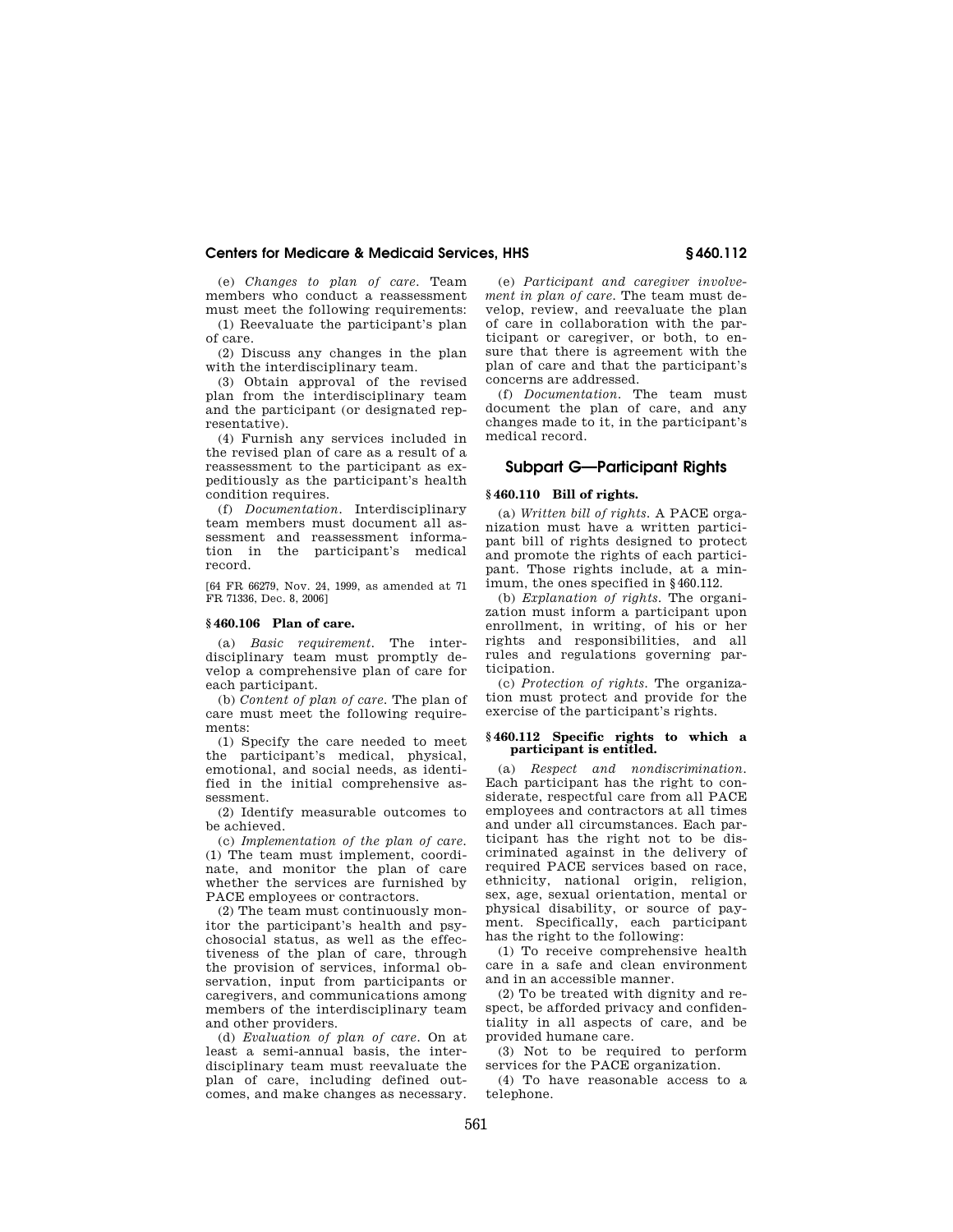**§ 460.112 42 CFR Ch. IV (10–1–13 Edition)** 

(5) To be free from harm, including physical or mental abuse, neglect, corporal punishment, involuntary seclusion, excessive medication, and any physical or chemical restraint imposed for purposes of discipline or convenience and not required to treat the participant's medical symptoms.

(6) To be encouraged and assisted to exercise rights as a participant, including the Medicare and Medicaid appeals processes as well as civil and other legal rights.

(7) To be encouraged and assisted to recommend changes in policies and services to PACE staff.

(b) *Information disclosure.* Each PACE participant has the right to receive accurate, easily understood information and to receive assistance in making informed health care decisions. Specifically, each participant has the following rights:

(1) To be fully informed in writing of the services available from the PACE organization, including identification of all services that are delivered through contracts, rather than furnished directly by the PACE organization at the following times:

(i) Before enrollment.

(ii) At enrollment.

(iii) At the time a participant's needs necessitate the disclosure and delivery of such information in order to allow the participant to make an informed choice.

(2) To have the enrollment agreement, described in §460.154, fully explained in a manner understood by the participant.

 $(3)$  To examine, or upon reasonable request, to be assisted to examine the results of the most recent review of the PACE organization conducted by CMS or the State administering agency and any plan of correction in effect.

(c) *Choice of providers.* Each participant has the right to a choice of health care providers, within the PACE organization's network, that is sufficient to ensure access to appropriate high-quality health care. Specifically, each participant has the right to the following:

(1) To choose his or her primary care physician and specialists from within the PACE network.

(2) To request that a qualified specialist for women's health services furnish routine or preventive women's health services.

(3) To disenroll from the program at any time.

(d) *Access to emergency services.* Each participant has the right to access emergency health care services when and where the need arises without prior authorization by the PACE interdisciplinary team.

(e) *Participation in treatment decisions.*  Each participant has the right to participate fully in all decisions related to his or her treatment. A participant who is unable to participate fully in treatment decisions has the right to designate a representative. Specifically, each participant has the following rights:

 $(1)$  To have all treatment options explained in a culturally competent manner and to make health care decisions, including the right to refuse treatment, and be informed of the consequences of the decisions.

(2) To have the PACE organization explain advance directives and to establish them, if the participant so desires, in accordance with §§489.100 and 489.102 of this chapter.

(3) To be fully informed of his or her health and functional status by the interdisciplinary team.

(4) To participate in the development and implementation of the plan of care.

(5) To request a reassessment by the interdisciplinary team.

(6) To be given reasonable advance notice, in writing, of any transfer to another treatment setting and the justification for the transfer (that is, due to medical reasons or for the participant's welfare, or that of other participants). The PACE organization must document the justification in the participant's medical record.

(f) *Confidentiality of health information.* Each participant has the right to communicate with health care providers in confidence and to have the confidentiality of his or her individually identifiable health care information protected. Each participant also has the right to review and copy his or her own medical records and request amendments to those records. Specifically, each participant has the following rights: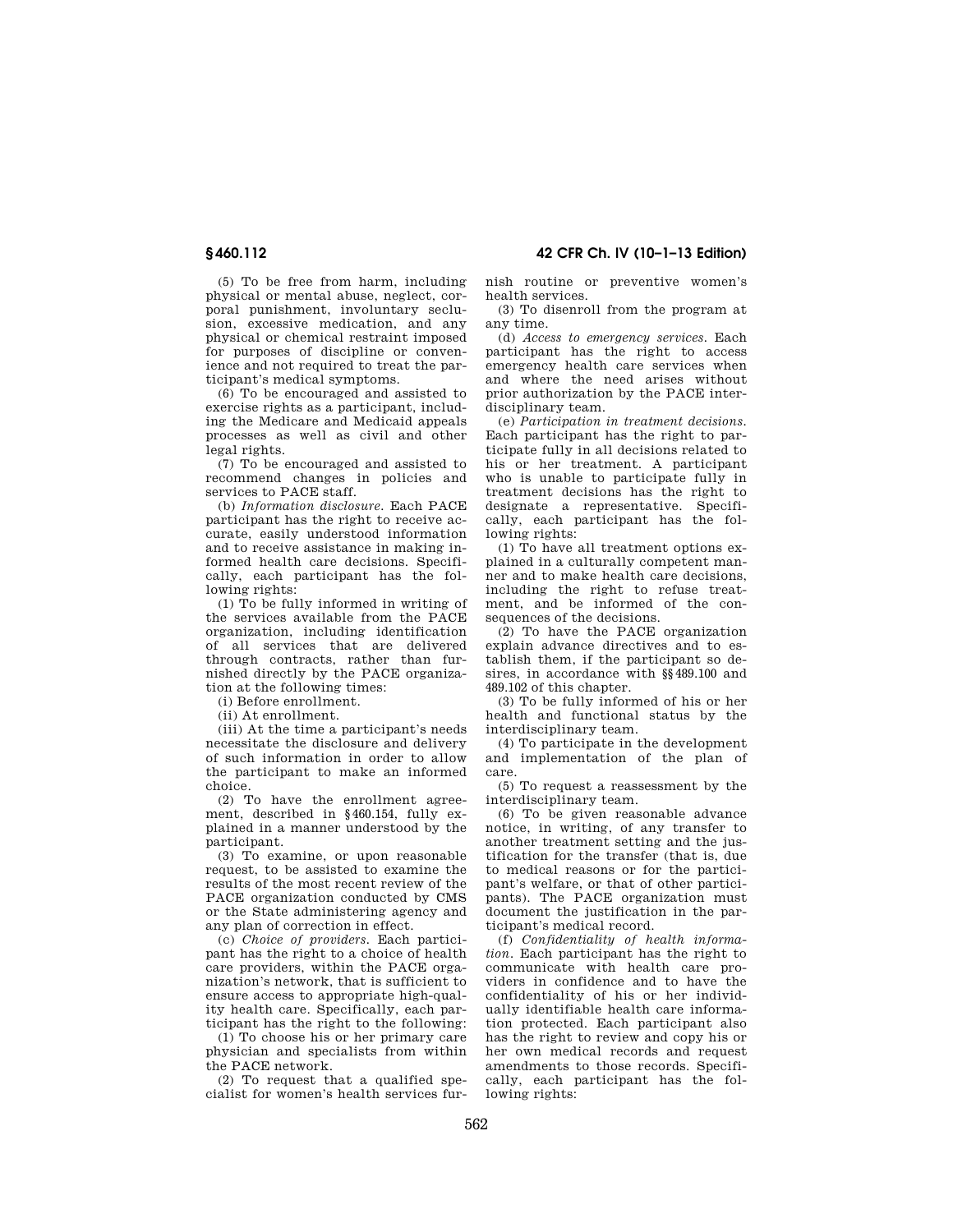(1) To be assured of confidential treatment of all information contained in the health record, including information contained in an automated data bank.

(2) To be assured that his or her written consent will be obtained for the release of information to persons not otherwise authorized under law to receive it.

(3) To provide written consent that limits the degree of information and the persons to whom information may be given.

(g) *Complaints and appeals.* Each participant has the right to a fair and efficient process for resolving differences with the PACE organization, including a rigorous system for internal review by the organization and an independent system of external review. Specifically, each participant has the following rights:

(1) To be encouraged and assisted to voice complaints to PACE staff and outside representatives of his or her choice, free of any restraint, interference, coercion, discrimination, or reprisal by the PACE staff.

(2) To appeal any treatment decision of the PACE organization, its employees, or contractors through the process described in §460.122.

[64 FR 66279, Nov. 24, 1999, as amended at 71 FR 71336, Dec. 8, 2006]

### **§ 460.114 Restraints.**

(a) The PACE organization must limit use of restraints to the least restrictive and most effective method available. The term restraint includes either a physical restraint or a chemical restraint.

(1) A physical restraint is any manual method or physical or mechanical device, materials, or equipment attached or adjacent to the participant's body that he or she cannot easily remove that restricts freedom of movement or normal access to one's body.

(2) A chemical restraint is a medication used to control behavior or to restrict the participant's freedom of movement and is not a standard treatment for the participant's medical or psychiatric condition.

(b) If the interdisciplinary team determines that a restraint is needed to ensure the participant's physical safety or the safety of others, the use must meet the following conditions:

(1) Be imposed for a defined, limited period of time, based upon the assessed needs of the participant.

(2) Be imposed in accordance with safe and appropriate restraining techniques.

(3) Be imposed only when other less restrictive measures have been found to be ineffective to protect the participant or others from harm.

(4) Be removed or ended at the earliest possible time.

(c) The condition of the restrained participant must be continually assessed, monitored, and reevaluated.

## **§ 460.116 Explanation of rights.**

(a) *Written policies.* A PACE organization must have written policies and implement procedures to ensure that the participant, his or her representative, if any, and staff understand these rights.

(b) *Explanation of rights.* The PACE organization must fully explain the rights to the participant and his or her representative, if any, at the time of enrollment in a manner understood by the participant.

(c) *Display.* The PACE organization must meet the following requirements:

(1) Write the participant rights in English and in any other principal languages of the community.

(2) Display the participant rights in a prominent place in the PACE center.

### **§ 460.118 Violation of rights.**

The PACE organization must have established documented procedures to respond to and rectify a violation of a participant's rights.

## **§ 460.120 Grievance process.**

For purposes of this part, a grievance is a complaint, either written or oral, expressing dissatisfaction with service delivery or the quality of care furnished.

(a) *Process to resolve grievances.* A PACE organization must have a formal written process to evaluate and resolve medical and nonmedical grievances by participants, their family members, or representatives.

(b) *Notification to participants.* Upon enrollment, and at least annually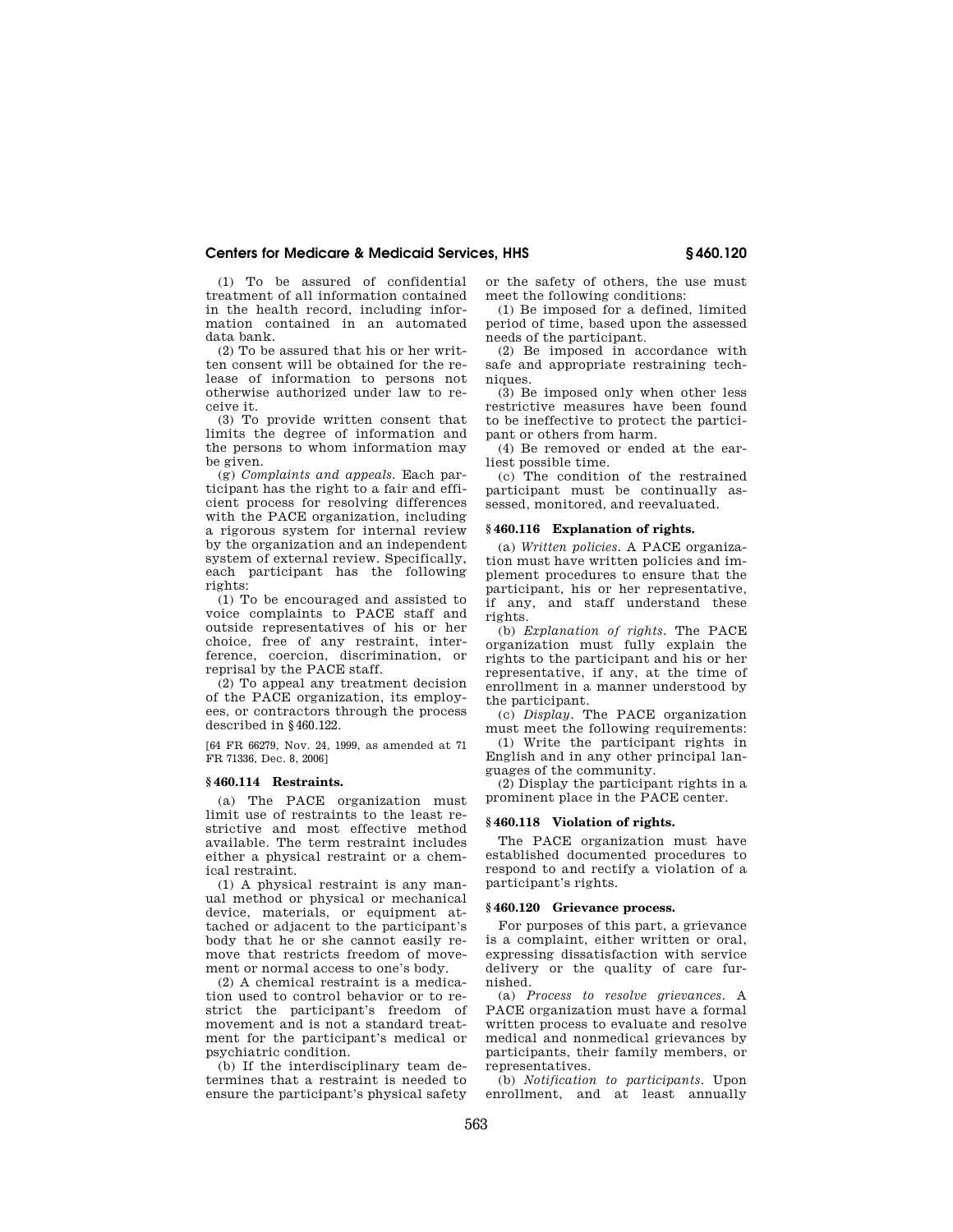thereafter, the PACE organization must give a participant written information on the grievance process.

(c) *Minimum requirements.* At a minimum, the PACE organization's grievance process must include written procedures for the following:

(1) How a participant files a grievance.

(2) Documentation of a participant's grievance.

(3) Response to, and resolution of, grievances in a timely manner.

(4) Maintenance of confidentiality of a participant's grievance.

(d) *Continuing care during grievance process.* The PACE organization must continue to furnish all required services to the participant during the grievance process.

(e) *Explaining the grievance process.*  The PACE organization must discuss with and provide to the participant in writing the specific steps, including timeframes for response, that will be taken to resolve the participant's grievance.

(f) *Analyzing grievance information.*  The PACE organization must maintain, aggregate, and analyze information on grievance proceedings. This information must be used in the PACE organization's internal quality assessment and performance improvement program.

### **§ 460.122 PACE organization's appeals process.**

For purposes of this section, an appeal is a participant's action taken with respect to the PACE organization's noncoverage of, or nonpayment for, a service including denials, reductions, or termination of services.

(a) *PACE organization's written appeals process.* The PACE organization must have a formal written appeals process, with specified timeframes for response, to address noncoverage or nonpayment of a service.

(b) *Notification of participants.* Upon enrollment, at least annually thereafter, and whenever the interdisciplinary team denies a request for services or payment, the PACE organization must give a participant written information on the appeals process.

(c) *Minimum requirements.* At a minimum, the PACE organization's appeals process must include written procedures for the following:

(1) Timely preparation and processing of a written denial of coverage or payment as provided in §460.104(c)(3).

(2) How a participant files an appeal. (3) Documentation of a participant's appeal.

(4) Appointment of an appropriately credentialed and impartial third party who was not involved in the original action and who does not have a stake in the outcome of the appeal to review the participant's appeal.

(5) Responses to, and resolution of, appeals as expeditiously as the participant's health condition requires, but no later than 30 calendar days after the organization receives an appeal.

(6) Maintenance of confidentiality of appeals.

(d) *Notification.* A PACE organization must give all parties involved in the appeal the following:

(1) Appropriate written notification.

(2) A reasonable opportunity to present evidence related to the dispute, in person, as well as in writing.

(e) *Services furnished during appeals process.* During the appeals process, the PACE organization must meet the following requirements:

(1) For a Medicaid participant, continue to furnish the disputed services until issuance of the final determination if the following conditions are met:

(i) The PACE organization is proposing to terminate or reduce services currently being furnished to the participant.

(ii) The participant requests continuation with the understanding that he or she may be liable for the costs of the contested services if the determination is not made in his or her favor.

(2) Continue to furnish to the participant all other required services, as specified in subpart F of this part.

(f) *Expedited appeals process.* (1) A PACE organization must have an expedited appeals process for situations in which the participant believes that his or her life, health, or ability to regain or maintain maximum function could be seriously jeopardized, absent provision of the service in dispute.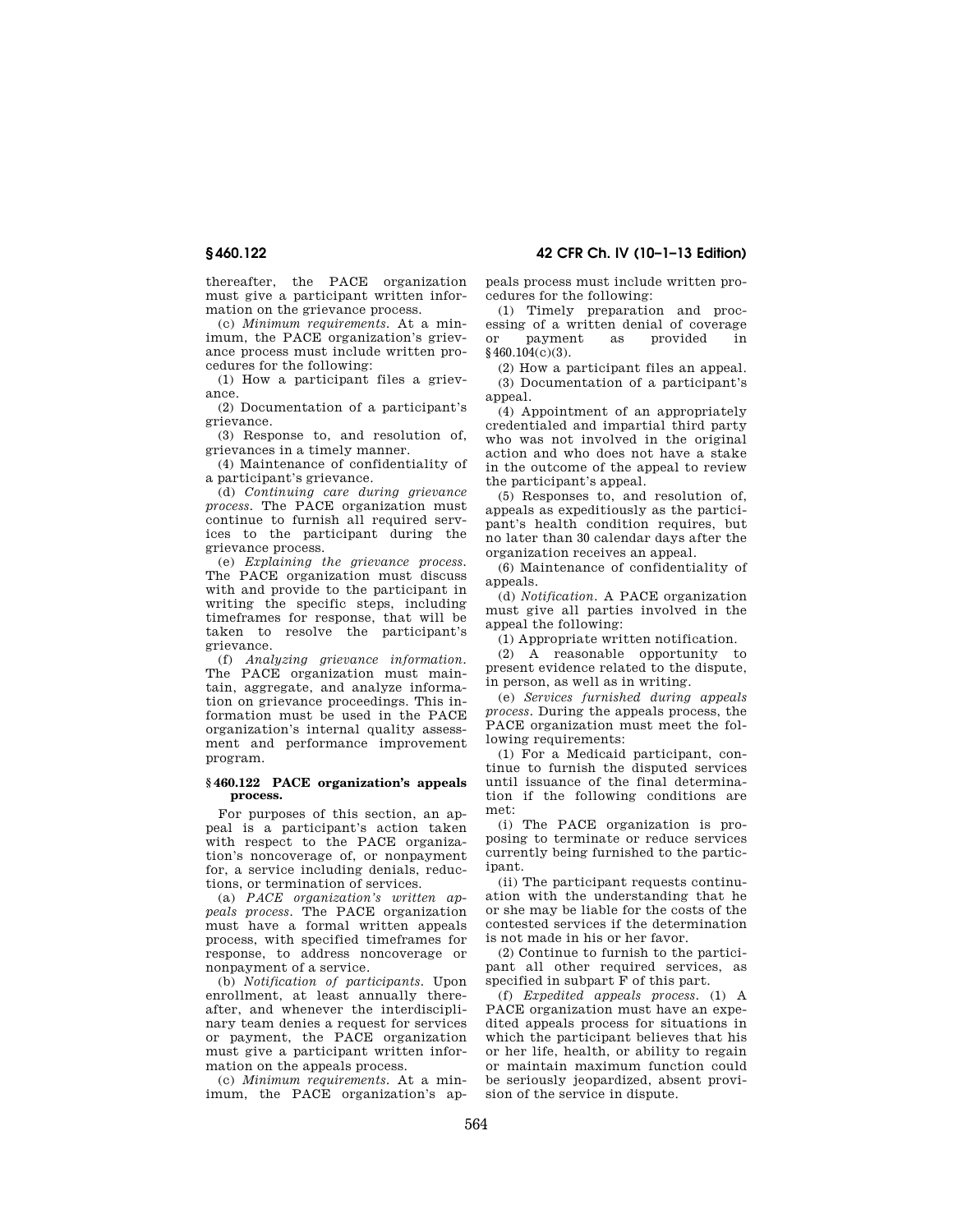(2) Except as provided in paragraph (f)(3) of this section, the PACE organization must respond to the appeal as expeditiously as the participant's health condition requires, but no later than 72 hours after it receives the appeal.

(3) The PACE organization may extend the 72-hour timeframe by up to 14 calendar days for either of the following reasons:

(i) The participant requests the extension.

(ii) The organization justifies to the State administering agency the need for additional information and how the delay is in the interest of the participant.

(g) Determination in favor of participant. A PACE organization must furnish the disputed service as expeditiously as the participant's health condition requires if a determination is made in favor of the participant on appeal.

(h) Determination adverse to participant. For a determination that is wholly or partially adverse to a participant, at the same time the decision is made, the PACE organization must notify the following:

(1) CMS.

(2) The State administering agency.

(3) The participant.

(i) *Analyzing appeals information.* A PACE organization must maintain, aggregate, and analyze information on appeal proceedings and use this information in the organization's internal quality assessment and performance improvement program.

[64 FR 66279, Nov. 24, 1999, as amended at 71 FR 71336, Dec. 8, 2006]

## **§ 460.124 Additional appeal rights under Medicare or Medicaid.**

A PACE organization must inform a participant in writing of his or her appeal rights under Medicare or Medicaid managed care, or both, assist the participant in choosing which to pursue if both are applicable, and forward the appeal to the appropriate external entity.

# **Subpart H—Quality Assessment and Performance Improvement**

# **§ 460.130 General rule.**

(a) A PACE organization must develop, implement, maintain, and evaluate an effective, data-driven quality assessment and performance improvement program.

(b) The program must reflect the full range of services furnished by the PACE organization.

(c) A PACE organization must take actions that result in improvements in its performance in all types of care.

### **§ 460.132 Quality assessment and performance improvement plan.**

(a) *Basic rule.* A PACE organization must have a written quality assessment and performance improvement plan.

(b) *Annual review.* The PACE governing body must review the plan annually and revise it, if necessary.

(c) *Minimum plan requirements.* At a minimum, the plan must specify how the PACE organization proposes to meet the following requirements:

(1) Identify areas to improve or maintain the delivery of services and patient care.

(2) Develop and implement plans of action to improve or maintain quality of care.

(3) Document and disseminate to PACE staff and contractors the results from the quality assessment and performance improvement activities.

### **§ 460.134 Minimum requirements for quality assessment and performance improvement program.**

(a) *Minimum program requirements.* A PACE organization's quality assessment and performance improvement program must include, but is not limited to, the use of objective measures to demonstrate improved performance with regard to the following:

(1) Utilization of PACE services, such as decreased inpatient hospitalizations and emergency room visits.

(2) Caregiver and participant satisfaction.

(3) Outcome measures that are derived from data collected during assessments, including data on the following: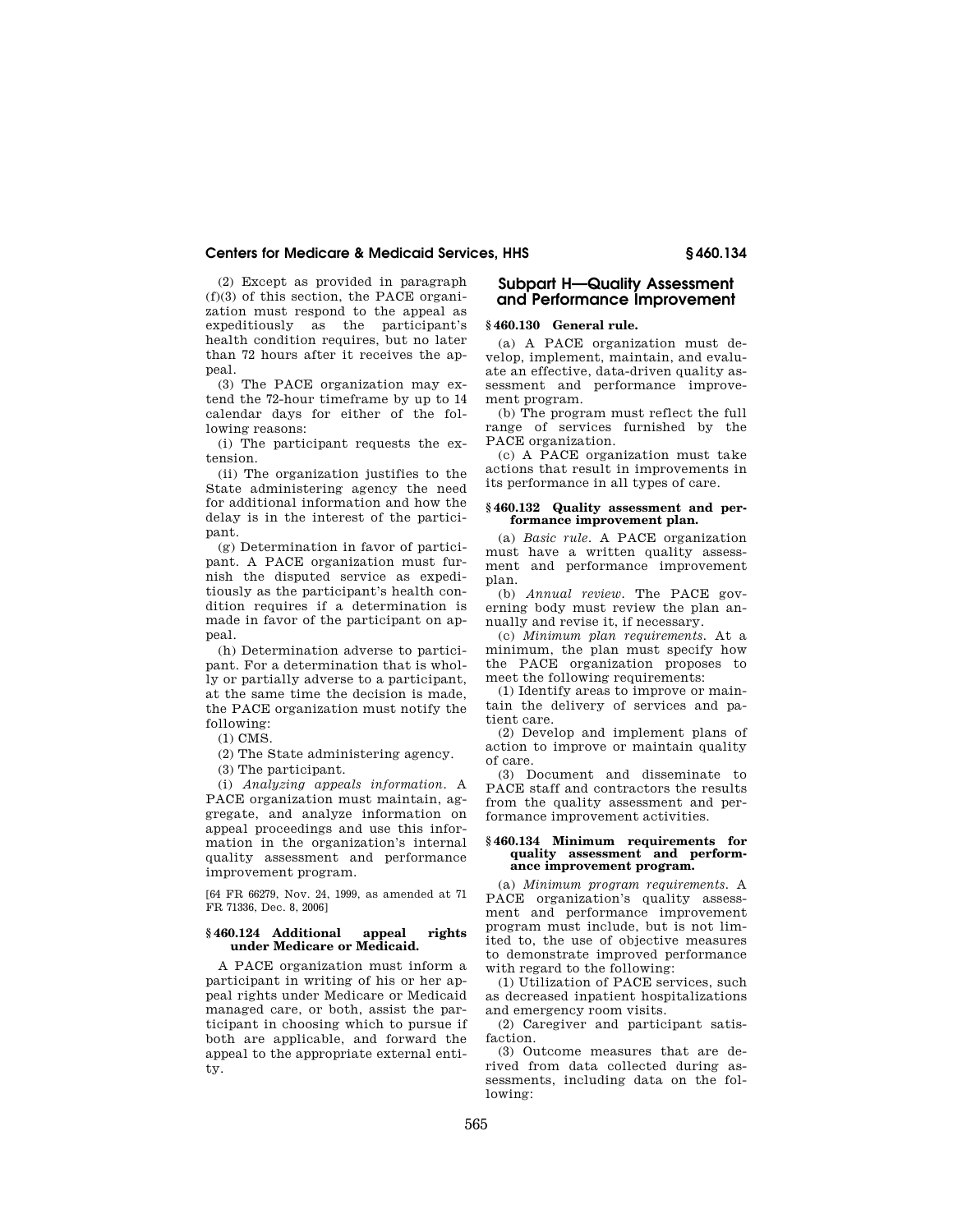(i) Physiological well being.

(ii) Functional status.

(iii) Cognitive ability.

(iv) Social/behavioral functioning.

(v) Quality of life of participants.

(4) Effectiveness and safety of staffprovided and contracted services, including the following:

(i) Competency of clinical staff.

(ii) Promptness of service delivery.

(iii) Achievement of treatment goals and measurable outcomes.

(5) Nonclinical areas, such as grievances and appeals, transportation services, meals, life safety, and environmental issues.

(b) *Basis for outcome measures.* Outcome measures must be based on current clinical practice guidelines and professional practice standards applicable to the care of PACE participants.

(c) *Minimum levels of performance.* The PACE organization must meet or exceed minimum levels of performance, established by CMS and the State administering agency, on standardized quality measures, such as influenza immunization rates, which are specified in the PACE program agreement.

(d) *Accuracy of data.* The PACE organization must ensure that all data used for outcome monitoring are accurate and complete.

### **§ 460.136 Internal quality assessment and performance improvement activities.**

(a) *Quality assessment and performance improvement requirements.* A PACE organization must do the following:

(1) Use a set of outcome measures to identify areas of good or problematic performance.

(2) Take actions targeted at maintaining or improving care based on outcome measures.

(3) Incorporate actions resulting in performance improvement into standards of practice for the delivery of care and periodically track performance to ensure that any performance improvements are sustained over time.

(4) Set priorities for performance improvement, considering prevalence and severity of identified problems, and give priority to improvement activities that affect clinical outcomes.

(5) Immediately correct any identified problem that directly or poten-

# **§ 460.136 42 CFR Ch. IV (10–1–13 Edition)**

tially threatens the health and safety of a PACE participant.

(b) *Quality assessment and performance improvement coordinator.* A PACE organization must designate an individual to coordinate and oversee implementation of quality assessment and performance improvement activities.

(c) *Involvement in quality assessment and performance improvement activities.*  (1) A PACE organization must ensure that all interdisciplinary team members, PACE staff, and contract providers are involved in the development and implementation of quality assessment and performance improvement activities and are aware of the results of these activities.

(2) The quality improvement coordinator must encourage a PACE participant and his or her caregivers to be involved in quality assessment and performance improvement activities, including providing information about their satisfaction with services.

### **§ 460.138 Committees with community input.**

A PACE organization must establish one or more committees, with community input, to do the following:

(a) Evaluate data collected pertaining to quality outcome measures.

(b) Address the implementation of, and results from, the quality assessment and performance improvement plan.

(c) Provide input related to ethical decisionmaking, including end-of-life issues and implementation of the Patient Self-Determination Act.

## **§ 460.140 Additional quality assessment activities.**

A PACE organization must meet external quality assessment and reporting requirements, as specified by CMS or the State administering agency, in accordance with §460.202.

# **Subpart I—Participant Enrollment and Disenrollment**

## **§ 460.150 Eligibility to enroll in a PACE program.**

(a) *General rule.* To enroll in a PACE program, an individual must meet eligibility requirements specified in this section. To continue to be eligible for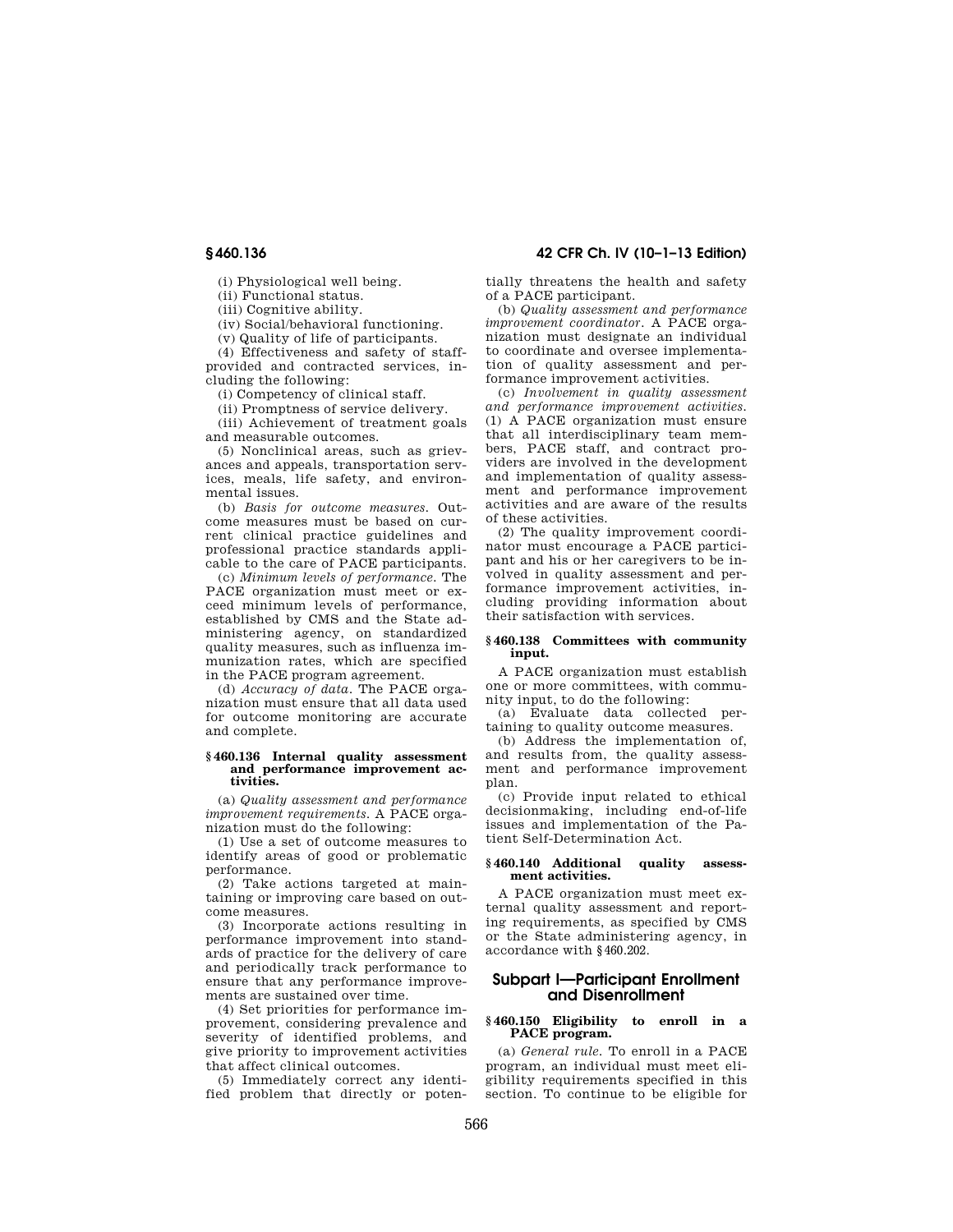PACE, an individual must meet the annual recertification requirements specified in §460.160.

(b) *Basic eligibility requirements.* To be eligible to enroll in PACE, an individual must meet the following requirements:

(1) Be 55 years of age or older.

(2) Be determined by the State administering agency to need the level of care required under the State Medicaid plan for coverage of nursing facility services, which indicates that the individual's health status is comparable to the health status of individuals who have participated in the PACE demonstration waiver programs.

(3) Reside in the service area of the PACE organization.

(4) Meet any additional program specific eligibility conditions imposed under the PACE program agreement. These additional conditions may not modify the requirements of paragraph  $(b)(1)$  through  $(b)(3)$  of this section.

(c) *Other eligibility requirements.* (1) At the time of enrollment, an individual must be able to live in a community setting without jeopardizing his or her health or safety.

(2) The criteria used to determine if an individual's health or safety would be jeopardized by living in a community setting must be specified in the program agreement.

(d) *Eligibility under Medicare and Medicaid.* Eligibility to enroll in a PACE program is not restricted to an individual who is either a Medicare beneficiary or Medicaid beneficiary. A potential PACE enrollee may be, but is not required to be, any or all of the following:

(1) Entitled to Medicare Part A.

(2) Enrolled under Medicare Part B.

(3) Eligible for Medicaid.

### **§ 460.152 Enrollment process.**

(a) *Intake process.* Intake is an intensive process during which PACE staff members make one or more visits to a potential participant's place of residence and the potential participant makes one or more visits to the PACE center. At a minimum, the intake process must include the following activities:

(1) The PACE staff must explain to the potential participant and his or her representative or caregiver the following information:

(i) The PACE program, using a copy of the enrollment agreement described in §460.154, specifically references the elements of the agreement including but not limited to  $\S 460.154(e)$ , (i) through (m), and (r).

(ii) The requirement that the PACE organization would be the participant's sole service provider and clarification that the PACE organization guarantees access to services, but not to a specific provider.

(iii) A list of the employees of the PACE organization who furnish care and the most current list of contracted health care providers under §460.70(c).

(iv) Monthly premiums, if any.

(v) Any Medicaid spenddown obligations.

(vi) Post-eligibility treatment of income.

(2) The potential participant must sign a release to allow the PACE organization to obtain his or her medical and financial information and eligibility status for Medicare and Medicaid.

(3) The State administering agency must assess the potential participant, including any individual who is not eligible for Medicaid, to ensure that he or she needs the level of care required under the State Medicaid plan for coverage of nursing facility services, which indicates that the individual's health status is comparable to the health status of individuals who have participated in the PACE demonstration waiver programs.

(4) PACE staff must assess the potential participant to ensure that he or she can be cared for appropriately in a community setting and that he or she meets all requirements for PACE eligibility specified in this part.

(b) *Denial of Enrollment.* If a prospective participant is denied enrollment because his or her health or safety would be jeopardized by living in a community setting, the PACE organization must meet the following requirements:

(1) Notify the individual in writing of the reason for the denial.

(2) Refer the individual to alternative services, as appropriate.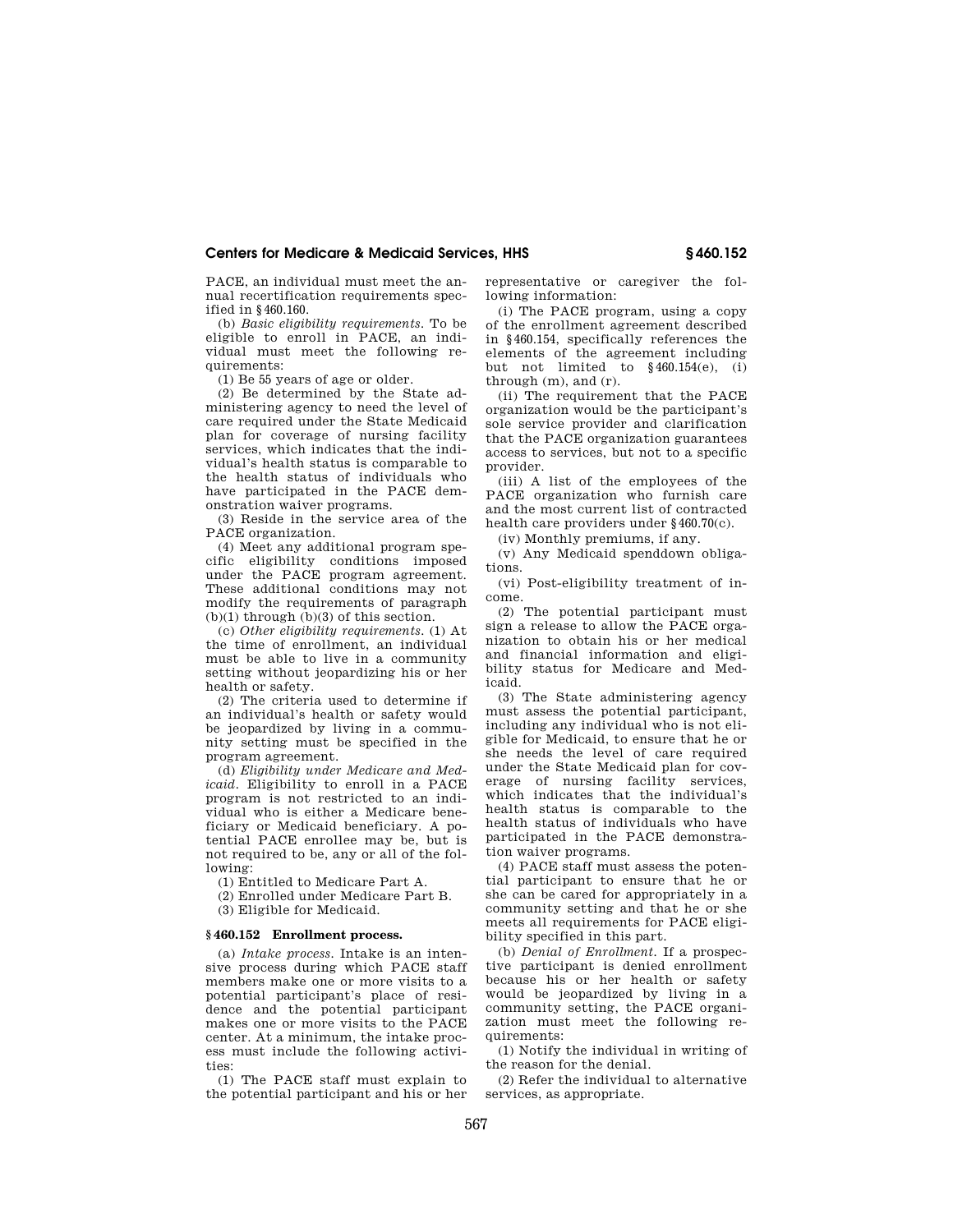# **§ 460.154 42 CFR Ch. IV (10–1–13 Edition)**

(3) Maintain supporting documentation of the reason for the denial.

(4) Notify CMS and the State administering agency and make the documentation available for review.

[64 FR 66279, Nov. 24, 1999, as amended at 71 FR 71337, Dec. 8, 2006]

## **§ 460.154 Enrollment agreement.**

If the potential participant meets the eligibility requirements and wants to enroll, he or she must sign an enrollment agreement which contains, at a minimum, the following information:

(a) Applicant's name, sex, and date of birth.

(b) Medicare beneficiary status (Part A, Part B, or both) and number, if applicable.

(c) Medicaid beneficiary status and number, if applicable.

(d) Other health insurance information, if applicable.

(e) Conditions for enrollment and disenrollment in PACE.

(f) Description of participant premiums, if any, and procedures for payment of premiums.

(g) Notification that a Medicaid participant and a participant who is eligible for both Medicare and Medicaid are not liable for any premiums, but may be liable for any applicable spenddown liability under §§435.121 and 435.831 of this chapter and any amounts due under the post-eligibility treatment of income process under §460.184.

(h) Notification that a Medicare participant may not enroll or disenroll at a Social Security office.

(i) Notification that enrollment in PACE results in disenrollment from any other Medicare or Medicaid prepayment plan or optional benefit. Electing enrollment in any other Medicare or Medicaid prepayment plan or optional benefit, including the hospice benefit, after enrolling as a PACE participant is considered a voluntary disenrollment from PACE.

(j) Information on the consequences of subsequent enrollment in other optional Medicare or Medicaid programs following disenrollment from PACE.

(k) Description of PACE services available, including all Medicare and Medicaid covered services, and how services are obtained from the PACE organization.

(l) Description of the procedures for obtaining emergency and urgently needed out-of-network services.

(m) The participant bill of rights.

(n) Information on the process for grievances and appeals and Medicare/ Medicaid phone numbers for use in appeals.

(o) Notification of a participant's obligation to inform the PACE organization of a move or lengthy absence from the organization's service area.

(p) An acknowledgment by the applicant or representative that he or she understands the requirement that the PACE organization must be the applicant's sole service provider.

(q) A statement that the PACE organization has an agreement with CMS and the State administering agency that is subject to renewal on a periodic basis and, if the agreement is not renewed, the program will be terminated.

(r) The applicant's authorization for disclosure and exchange of personal information between CMS, its agents, the State administering agency, and the PACE organization.

(s) The effective date of enrollment.

(t) The signature of the applicant or his or her designated representative and the date.

[64 FR 66279, Nov. 24, 1999, as amended at 71 FR 71337, Dec. 8, 2006]

## **§ 460.156 Other enrollment procedures.**

(a) *Items a PACE organization must give a participant upon enrollment.* After the participant signs the enrollment agreement, the PACE organization must give the participant the following:

(1) A copy of the enrollment agreement.

(2) A PACE membership card.

(3) Emergency information to be posted in his or her home identifying the individual as a PACE participant and explaining how to access emergency services.

(4) Stickers for the participant's Medicare and Medicaid cards, as applicable, which indicate that he or she is a PACE participant and include the phone number of the PACE organization.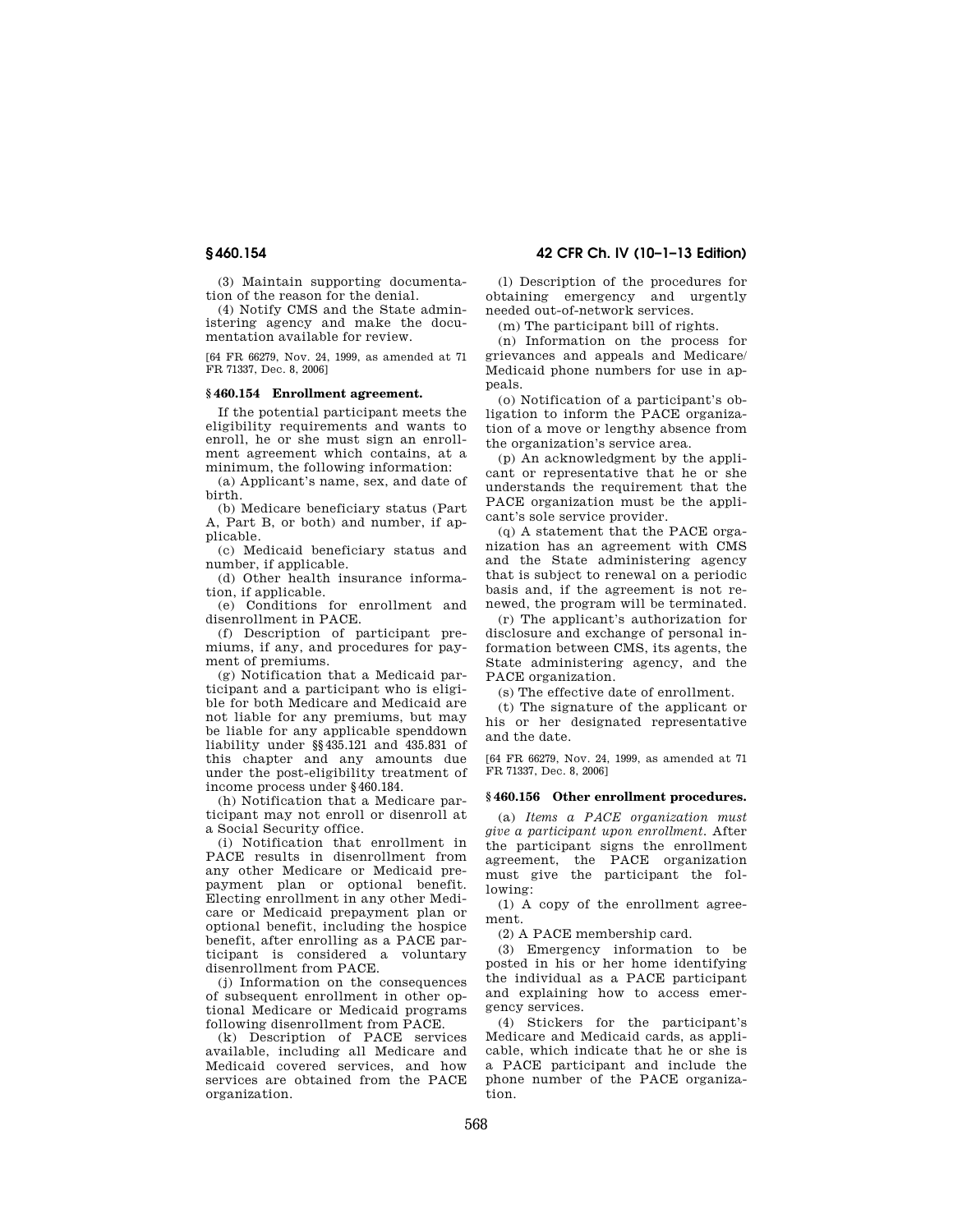(b) *Submittal of participant information to CMS and the State.* The PACE organization must submit participant information to CMS and the State administering agency, in accordance with established procedures.

(c) *Changes in enrollment agreement information.* If there are changes in the enrollment agreement information at any time during the participant's enrollment, the PACE organization must meet the following requirements:

(1) Give an updated copy of the information to the participant.

(2) Explain the changes to the participant and his or her representative or caregiver in a manner they understand.

## **§ 460.158 Effective date of enrollment.**

A participant's enrollment in the program is effective on the first day of the calendar month following the date the PACE organization receives the signed enrollment agreement.

### **§ 460.160 Continuation of enrollment.**

(a) *Duration of enrollment.* Enrollment continues until the participant's death, regardless of changes in health status, unless either of the following actions  $\text{occur:}$  The

(1) The participant voluntarily disenrolls.

(2) The participant is involuntarily disenrolled, as described in §460.164.

(b) *Annual recertification requirement.*  At least annually, the State administering agency must reevaluate whether a participant needs the level of care required under the State Medicaid plan for coverage of nursing facility services.

(1) *Waiver of annual requirement.* (i) The State administering agency may permanently waive the annual recertification requirement for a participant if it determines that there is no reasonable expectation of improvement or significant change in the participant's condition because of the severity of a chronic condition or the degree of impairment of functional capacity.

(ii) The PACE organization must retain in the participant's medical record the documentation of the reason for waiving the annual recertification requirement.

(2) *Deemed continued eligibility.* If the State administering agency determines that a PACE participant no longer meets the State Medicaid nursing facility level of care requirements, the participant may be deemed to continue to be eligible for the PACE program until the next annual reevaluation, if, in the absence of continued coverage under this program, the participant reasonably would be expected to meet the nursing facility level of care requirement within the next 6 months.

(3) *Continued eligibility criteria.* (i) The State administering agency, must establish criteria to use in making the determination of ''deemed continued eligibility.'' The State administering agency, in consultation with the PACE organization, makes a determination of deemed continued eligibility based on a review of the participant's medical record and plan of care. These criteria must be applied in reviewing the participant's medical record and plan of care.

(ii) The criteria used to make the determination of continued eligibility must be specified in the program agreement.

[64 FR 66279, Nov. 24, 1999, as amended at 71 FR 71337, Dec. 8, 2006]

## **§ 460.162 Voluntary disenrollment.**

A PACE participant may voluntarily disenroll from the program without cause at any time.

## **§ 460.164 Involuntary disenrollment.**

(a) *Reasons for involuntary disenrollment.* A participant may be involuntarily disenrolled for any of the following reasons:

(1) The participant fails to pay, or to make satisfactory arrangements to pay, any premium due the PACE organization after a 30-day grace period.

(2) The participant engages in disruptive or threatening behavior, as described in paragraph (b) of this section.

(3) The participant moves out of the PACE program service area or is out of the service area for more than 30 consecutive days, unless the PACE organization agrees to a longer absence due to extenuating circumstances.

(4) The participant is determined to no longer meet the State Medicaid nursing facility level of care requirements and is not deemed eligible.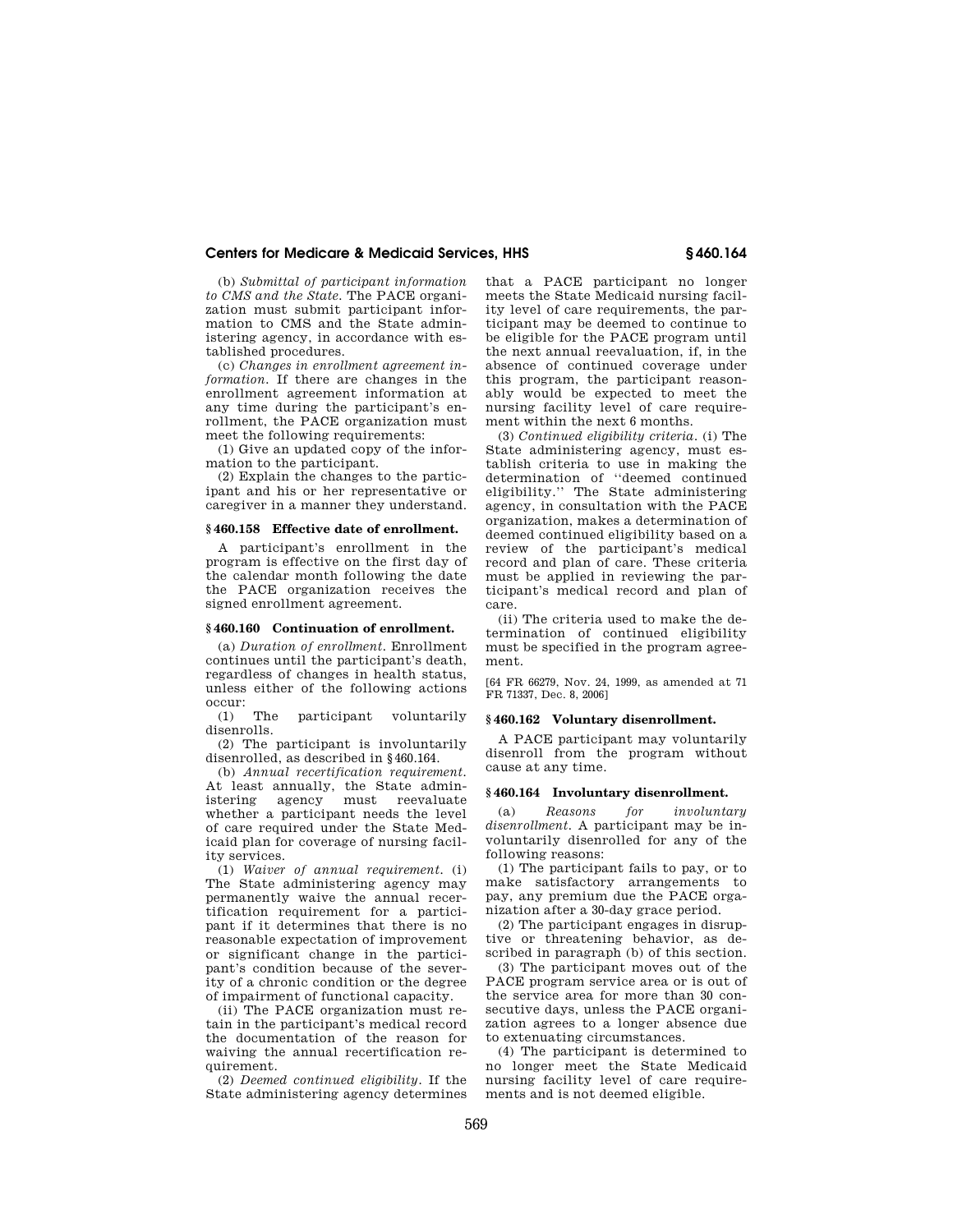**§ 460.166 42 CFR Ch. IV (10–1–13 Edition)** 

(5) The PACE program agreement with CMS and the State administering agency is not renewed or is terminated.

 $(6)$  The PACE organization is unable to offer health care services due to the loss of State licenses or contracts with outside providers.

(b) *Disruptive or threatening behavior.*  For purposes of this section, a participant who engages in disruptive or threatening behavior refers to a participant who exhibits either of the following:

(1) A participant whose behavior jeopardizes his or her health or safety, or the safety of others; or

(2) A participant with decision-making capacity who consistently refuses to comply with his or her individual plan of care or the terms of the PACE enrollment agreement.

(c) *Documentation of disruptive or threatening behavior.* If a PACE organization proposes to disenroll a participant who is disruptive or threatening, the organization must document the following information in the participant's medical record:

(1) The reasons for proposing to disenroll the participant.

(2) All efforts to remedy the situation.

(d) *Noncompliant behavior.* (1) A PACE organization may not disenroll a PACE participant on the grounds that the participant has engaged in noncompliant behavior if the behavior is related to a mental or physical condition of the participant, unless the participant's behavior jeopardizes his or her health or safety, or the safety of others.

(2) For purposes of this section, noncompliant behavior includes repeated noncompliance with medical advice and repeated failure to keep appointments.

(e) *State administering agency review and final determination.* Before an involuntary disenrollment is effective, the State administering agency must review it and determine in a timely manner that the PACE organization has adequately documented acceptable grounds for disenrollment.

### **§ 460.166 Effective date of disenrollment.**

(a) In disenrolling a participant, the PACE organization must take the following actions:

(1) Use the most expedient process allowed under Medicare and Medicaid procedures, as set forth in the PACE program agreement.

(2) Coordinate the disenrollment date between Medicare and Medicaid (for a participant who is eligible for both Medicare and Medicaid).

(3) Give reasonable advance notice to the participant.

(b) Until the date enrollment is terminated, the following requirements must be met:

(1) PACE participants must continue to use PACE organization services and remain liable for any premiums.

(2) The PACE organization must continue to furnish all needed services.

### **§ 460.168 Reinstatement in other Medicare and Medicaid programs.**

To facilitate a participant's reinstatement in other Medicare and Medicaid programs after disenrollment, the PACE organization must do the following:

(a) Make appropriate referrals and ensure medical records are made available to new providers in a timely manner.

(b) Work with CMS and the State administering agency to reinstate the participant in other Medicare and Medicaid programs for which the participant is eligible.

## **§ 460.170 Reinstatement in PACE.**

(a) A previously disenrolled participant may be reinstated in a PACE program.

(b) If the reason for disenrollment is failure to pay the premium and the participant pays the premium before the effective date of disenrollment, the participant is reinstated in the PACE program with no break in coverage.

## **§ 460.172 Documentation of disenrollment.**

A PACE organization must meet the following requirements:

(a) Have a procedure in place to document the reasons for all voluntary and involuntary disenrollments.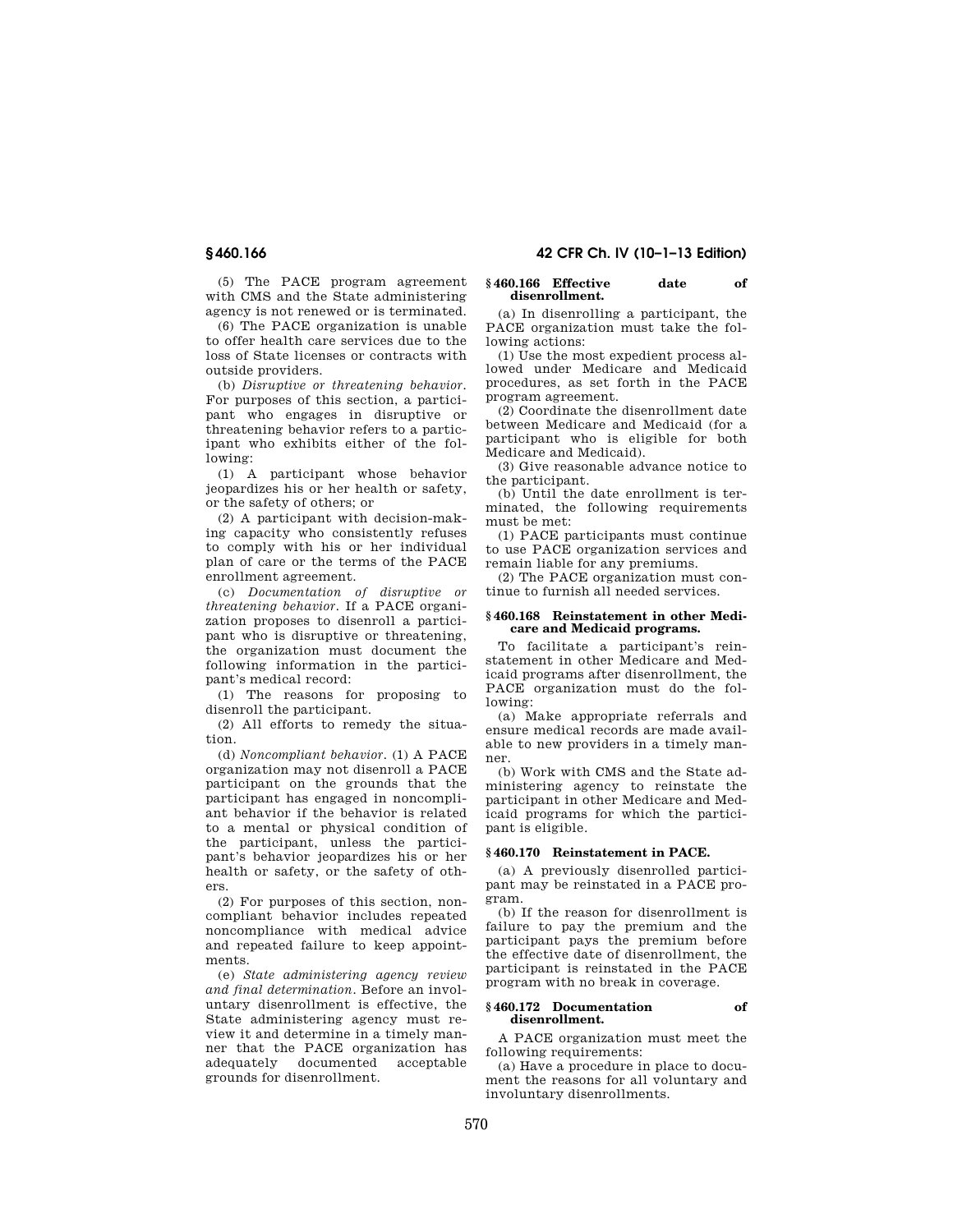(b) Make documentation available for review by CMS and the State administering agency.

(c) Use the information on voluntary disenrollments in the PACE organization's internal quality assessment and performance improvement program.

## **Subpart J—Payment**

### **§ 460.180 Medicare payment to PACE organizations.**

(a) *Principle of payment.* Under a PACE program agreement, CMS makes a prospective monthly payment to the PACE organization of a capitation amount for each Medicare participant in a payment area based on the rate it pays to a Medicare Advantage organization.

(b) *Determination of rate.* (1) The PACE program agreement specifies the methodology used to calculate the monthly capitation amount applicable to a PACE organization.

(2) Except as specified in paragraph (b)(4) of this section, the monthly capitation amount is based on the Part A and Part B payment rates established for purposes of payment to Medicare Advantage organizations. As used in this section, ''Medicare Advantage rates'' means the Part A and Part B rates calculated by CMS for making payment to Medicare Advantage organizations under section 1853(c) of the Act.

(3) CMS will adjust the monthly capitation payment amount derived under paragraph (b)(2) of this section based on a risk adjustment that reflects the individual's health status. CMS will ensure that payments take into account the comparative frailty of PACE enrollees relative to the general Medicare population.

(4) For Medicare participants who require ESRD services, the monthly capitation amount is based on the Medicare Advantage ESRD risk adjustment model.

(5) CMS may adjust the monthly capitation amount to take into account other factors CMS determines to be appropriate.

(6) The monthly capitation payment is a fixed amount, regardless of changes in the participant's health status.

(7) The monthly capitation payment amount is an all-inclusive payment for Medicare benefits provided to participants. A PACE organization must not seek any additional payment from Medicare. The only additional payment that a PACE organization may collect from, or on behalf of, a Medicare participant for PACE services is the following:

(i) Any applicable premium amount specified in §460.186.

(ii) Any charge permitted under paragraph (d) of this section when Medicare is not the primary payer.

(iii) Any payment from the State, as specified in §460.182, for a participant who is eligible for both Medicare and Medicaid.

(iv) Payment with respect to any applicable spenddown liability under §§435.121 and 435.831 of this chapter and any amount due under the post-eligibility treatment of income process under §460.184 for a participant who is eligible for both Medicare and Medicaid.

(8) CMS computes the Medicare monthly capitation payment amount under a PACE program agreement so that the total payment level for all participants is less than the projected payment under Medicare for a comparable population not enrolled under a PACE program.

(c) *Adjustments to payments.* If the actual number of Medicare participants differs from the estimated number of participants on which the amount of the prospective monthly payment was based, CMS adjusts subsequent monthly payments to account for the difference.

(d) *Application of Medicare secondary payer provisions*—(1) *Basic rule.* CMS does not pay for services to the extent that Medicare is not the primary payer under part 411 of this chapter.

(2) *Responsibilities of the PACE organization.* The PACE organization must do the following:

(i) Identify payers that are primary to Medicare under part 411 of this chapter.

(ii) Determine the amounts payable by those payers.

(iii) Coordinate benefits to Medicare participants with the benefits of the primary payers.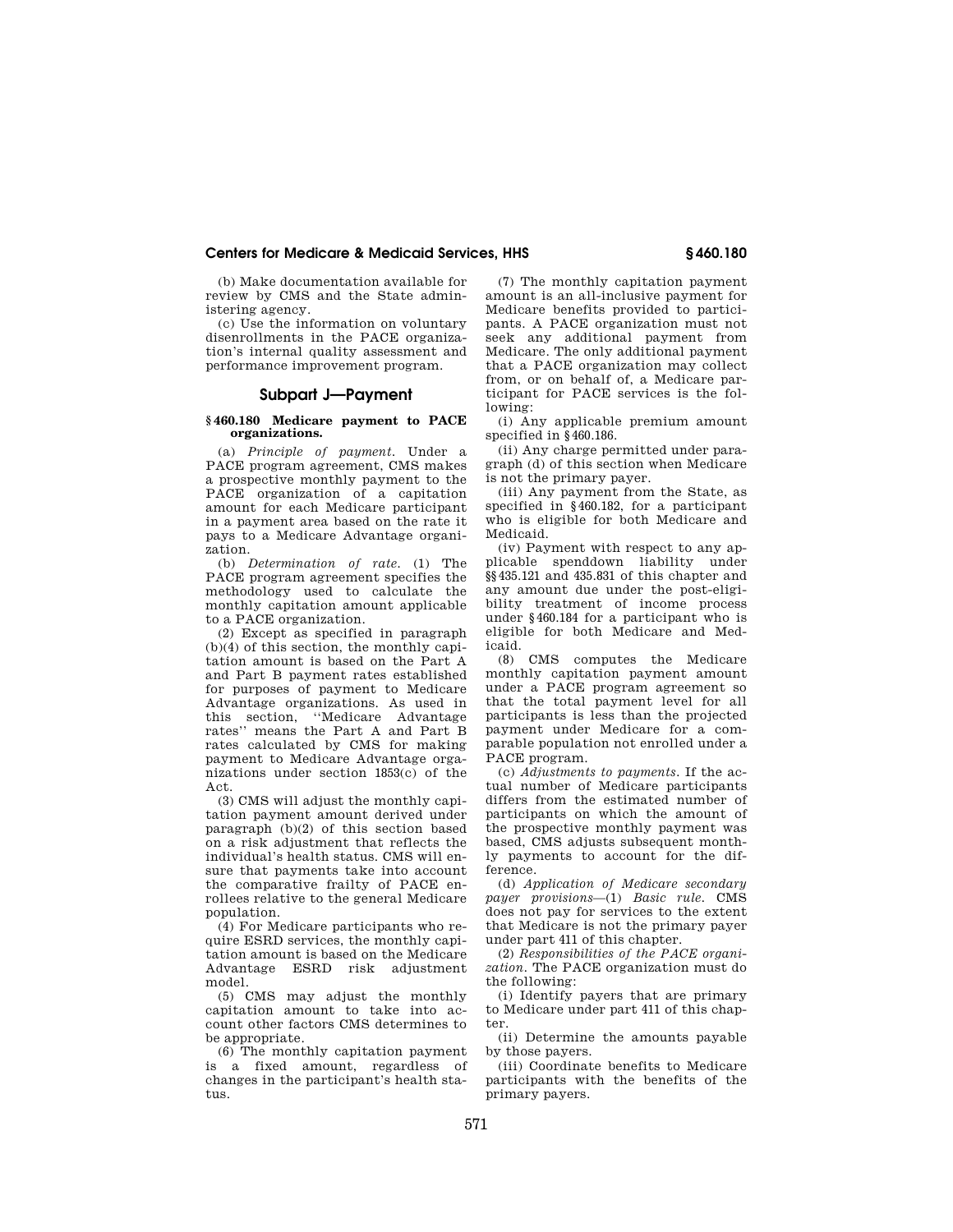**§ 460.182 42 CFR Ch. IV (10–1–13 Edition)** 

(3) *Charges to other entities.* The PACE organization may charge other individuals or entities for PACE services covered under Medicare for which Medicare is not the primary payer, as specified in paragraphs  $(d)(4)$  and  $(5)$  of this section.

(4) *Charge to other insurers or the participant.* If a Medicare participant receives from a PACE organization covered services that are also covered under State or Federal workers' compensation, any no-fault insurance, or any liability insurance policy or plan, including a self-insured plan, the PACE organization may charge any of the following:

(i) The insurance carrier, the employer, or any other entity that is liable for payment for the services under part 411 of this chapter.

(ii) The Medicare participant, to the extent that he or she has been paid by the carrier, employer, or other entity.

(5) *Charge to group health plan (GHP) or large group health plan (LGHP).* If Medicare is not the primary payer for services that a PACE organization furnished to a Medicare participant who is covered under a GHP or LGHP, the organization may charge the following:

(i) GHP or LGHP for those services.

(ii) Medicare participant to the extent that he or she has been paid by the GHP or LGHP for those services.

[64 FR 66279, Nov. 24, 1999, as amended at 71 FR 71337, Dec. 8, 2006]

### **§ 460.182 Medicaid payment.**

(a) Under a PACE program agreement, the State administering agency makes a prospective monthly payment to the PACE organization of a capitation amount for each Medicaid participant.

(b) The monthly capitation payment amount is negotiated between the PACE organization and the State administering agency, and specified in the PACE program agreement. The amount represents the following:

(1) Is less than the amount that would otherwise have been paid under the State plan if the participants were not enrolled under the PACE program.

(2) Takes into account the comparative frailty of PACE participants.

(3) Is a fixed amount regardless of changes in the participant's health status.

(4) Can be renegotiated on an annual basis.

(c) The PACE organization must accept the capitation payment amount as payment in full for Medicaid participants and may not bill, charge, collect, or receive any other form of payment from the State administering agency or from, or on behalf of, the participant, except as follows:

(1) Payment with respect to any applicable spenddown liability under §§435.121 and 435.831 of this chapter and any amounts due under the post-eligibility treatment of income process under §460.184.

(2) Medicare payment received from CMS or from other payers, in accordance with §460.180(d).

(d) State procedures for the enrollment and disenrollment of participants in the State's system, including procedures for any adjustment to account for the difference between the estimated number of participants on which the prospective monthly payment was based and the actual number of participants in that month, are included in the PACE program agreement.

### **§ 460.184 Post-eligibility treatment of income.**

(a) A State may provide for post-eligibility treatment of income for Medicaid participants in the same manner as a State treats post-eligibility income for individuals receiving services under a waiver under section 1915(c) of the Act.

(b) Post-eligibility treatment of income is applied as it is under a waiver of section 1915(c) of the Act, as specified in §§435.726 and 435.735 of this chapter, and section 1924 of the Act.

### **§ 460.186 PACE premiums.**

The amount that a PACE organization can charge a participant as a monthly premium depends on the participant's eligibility under Medicare and Medicaid, as follows:

(a) *Medicare Parts A and B.* For a participant who is entitled to Medicare Part A, enrolled under Medicare Part B, but not eligible for Medicaid, the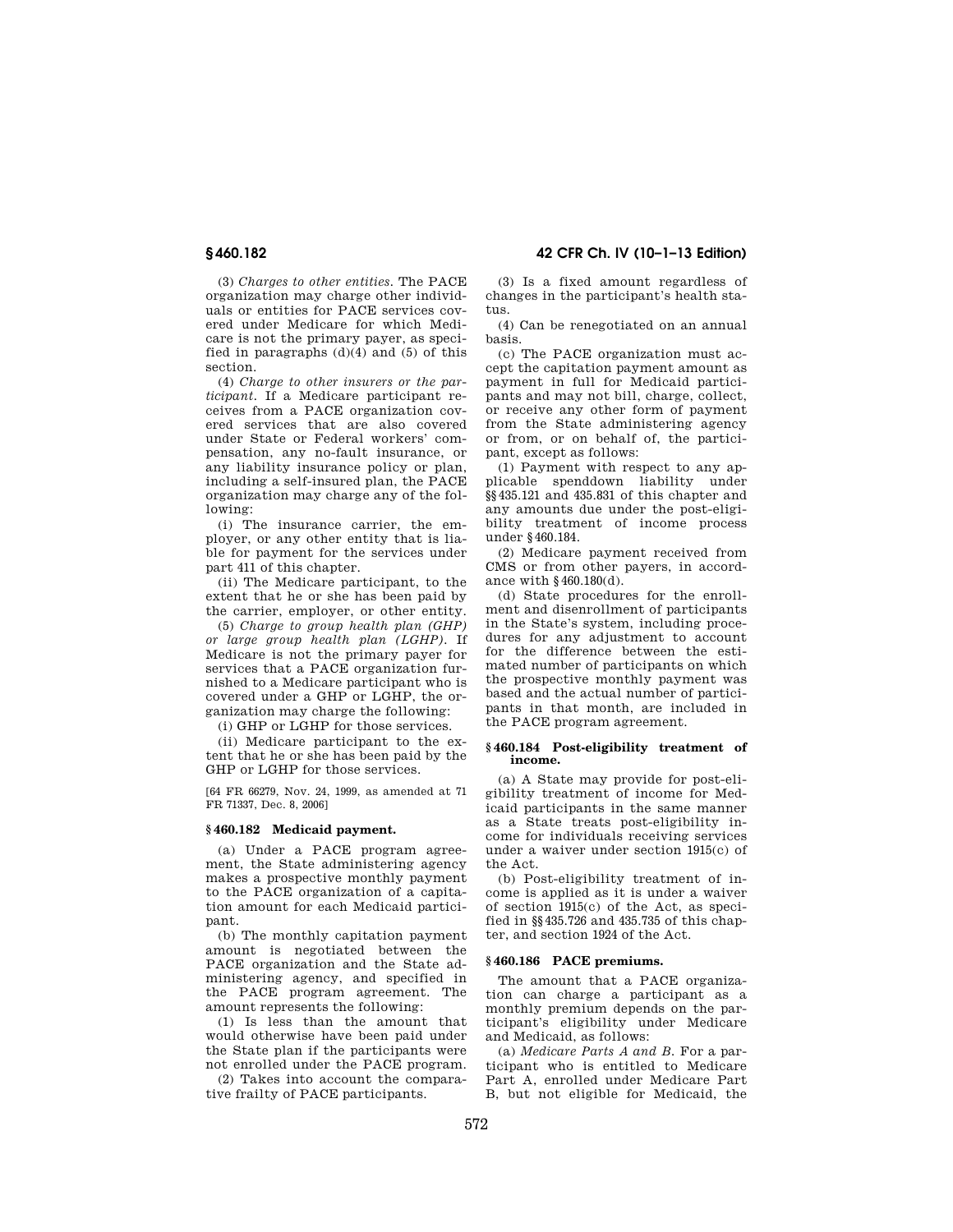premium equals the Medicaid capitation amount.

(b) *Medicare Part A only.* For a participant who is entitled to Medicare Part A, not enrolled under Medicare Part B, and not eligible for Medicaid, the premium equals the Medicaid capitation amount plus the Medicare Part B capitation rate.

(c) *Medicare Part B only.* For a participant who is enrolled only under Medicare Part B and not eligible for Medicaid, the premium equals the Medicaid capitation amount plus the Medicare Part A capitation rate.

(d) *Medicaid, with or without Medicare.*  A PACE organization may not charge a premium to a participant who is eligible for both Medicare and Medicaid, or who is only eligible for Medicaid.

# **Subpart K—Federal/State Monitoring**

## **§ 460.190 Monitoring during trial period.**

(a) *Trial period review.* During the trial period, CMS, in cooperation with the State administering agency, conducts comprehensive annual reviews of the operations of a PACE organization to ensure compliance with the requirements of this part.

(b) *Scope of review.* The review includes the following:

(1) An onsite visit to the PACE organization, which may include, but is not limited to, the following:

(i) Review of participants' charts.

(ii) Interviews with staff.

(iii) Interviews with participants and caregivers.

(iv) Interviews with contractors.

(v) Observation of program operations, including marketing, participant services, enrollment and disenrollment procedures, grievances, and appeals.

(2) A comprehensive assessment of an organization's fiscal soundness.

(3) A comprehensive assessment of the organization's capacity to furnish all PACE services to all participants.

(4) Any other elements that CMS or the State administering agency find necessary.

### **§ 460.192 Ongoing monitoring after trial period.**

(a) At the conclusion of the trial period, CMS, in cooperation with the State administering agency, continues to conduct reviews of a PACE organization, as appropriate, taking into account the quality of care furnished and the organization's compliance with all of the requirements of this part.

(b) Reviews include an on-site visit at least every 2 years.

### **§ 460.194 Corrective action.**

(a) A PACE organization must take action to correct deficiencies identified during reviews.

(b) CMS or the State administering agency monitors the effectiveness of corrective actions.

(c) Failure to correct deficiencies may result in sanctions or termination, as specified in subpart D of this part.

### **§ 460.196 Disclosure of review results.**

(a) CMS and the State administering agency promptly report the results of reviews under §§460.190 and 460.192 to the PACE organization, along with any recommendations for changes to the organization's program.

(b) CMS and the State administering agency make the results of reviews available to the public upon request.

(c) The PACE organization must post a notice of the availability of the results of the most recent review and any plans of correction or responses related to the most recent review.

(d) The PACE organization must make the review results available for examination in a place readily accessible to participants.

# **Subpart L—Data Collection, Record Maintenance, and Reporting**

### **§ 460.200 Maintenance of records and reporting of data.**

(a) *General rule.* A PACE organization must collect data, maintain records, and submit reports as required by CMS and the State administering agency.

(b) *Access to data and records.* A PACE organization must allow CMS and the State administering agency access to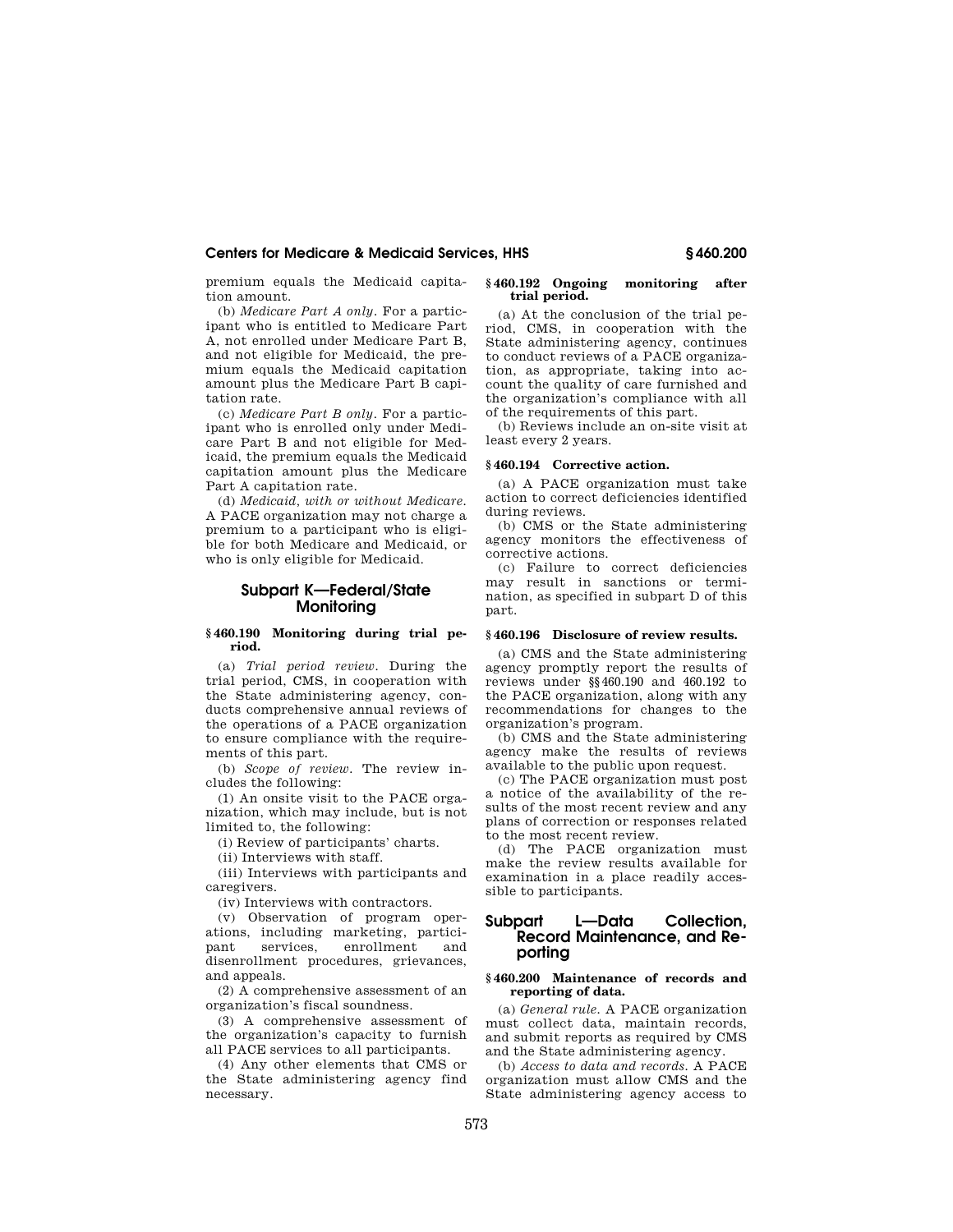data and records including, but not limited to, the following:

(1) Participant health outcomes data.

(2) Financial books and records.

(3) Medical records.

(4) Personnel records.

(c) *Reporting.* A PACE organization must submit to CMS and the State administering agency all reports that CMS and the State administering agency require to monitor the operation, cost, quality, and effectiveness of the program and establish payment rates.

(d) *Safeguarding data and records.* A PACE organization must establish written policies and implement procedures to safeguard all data, books, and records against loss, destruction, unauthorized use, or inappropriate alteration.

(e) *Confidentiality of health information.* A PACE organization must establish written policies and implement procedures to do the following:

(1) Safeguard the privacy of any information that identifies a particular participant. Information from, or copies of, records may be released only to authorized individuals. Original medical records are released only in accordance with Federal or State laws, court orders, or subpoenas.

(2) Maintain complete records and relevant information in an accurate and timely manner.

(3) Grant each participant timely access, upon request, to review and copy his or her own medical records and to request amendments to those records.

(4) Abide by all Federal and State laws regarding confidentiality and disclosure for mental health records, medical records, and other participant health information.

(f) *Retention of records.* (1) A PACE organization must retain records for the longest of the following periods:

(i) The period of time specified in State law.

(ii) Six years from the last entry date.<br>(iii)

For medical records of disenrolled participants, 6 years after the date of disenrollment.

(2) If litigation, a claim, a financial management review, or an audit arising from the operation of the PACE program is started before the expiration of the retention period, specified

# **§ 460.202 42 CFR Ch. IV (10–1–13 Edition)**

in paragraph (f)(1) of this section, the PACE organization must retain the records until the completion of the litigation, or resolution of the claims or audit findings.

## **§ 460.202 Participant health outcomes data.**

(a) A PACE organization must establish and maintain a health information system that collects, analyzes, integrates, and reports data necessary to measure the organization's performance, including outcomes of care furnished to participants.

(b) A PACE organization must furnish data and information pertaining to its provision of participant care in the manner, and at the time intervals, specified by CMS and the State administering agency. The items collected are specified in the PACE program agreement.

### **§ 460.204 Financial recordkeeping and reporting requirements.**

(a) *Accurate reports.* A PACE organization must provide CMS and the State administering agency with accurate financial reports that are—

(1) Prepared using an accrual basis of accounting; and

(2) Verifiable by qualified auditors.

(b) *Accrual accounting.* A PACE organization must maintain an accrual accounting recordkeeping system that does the following:

(1) Accurately documents all financial transactions.

(2) Provides an audit trail to source documents.

(3) Generates financial statements.

(c) *Accepted reporting practices.* Except as specified under Medicare principles of reimbursement, as defined in part 413 of this chapter, a PACE organization must follow standardized definitions, accounting, statistical, and reporting practices that are widely accepted in the health care industry.

(d) *Audit or inspection.* A PACE organization must permit CMS and the State administering agency to audit or inspect any books and records of original entry that pertain to the following:

(1) Any aspect of services furnished.

(2) Reconciliation of participants' benefit liabilities.